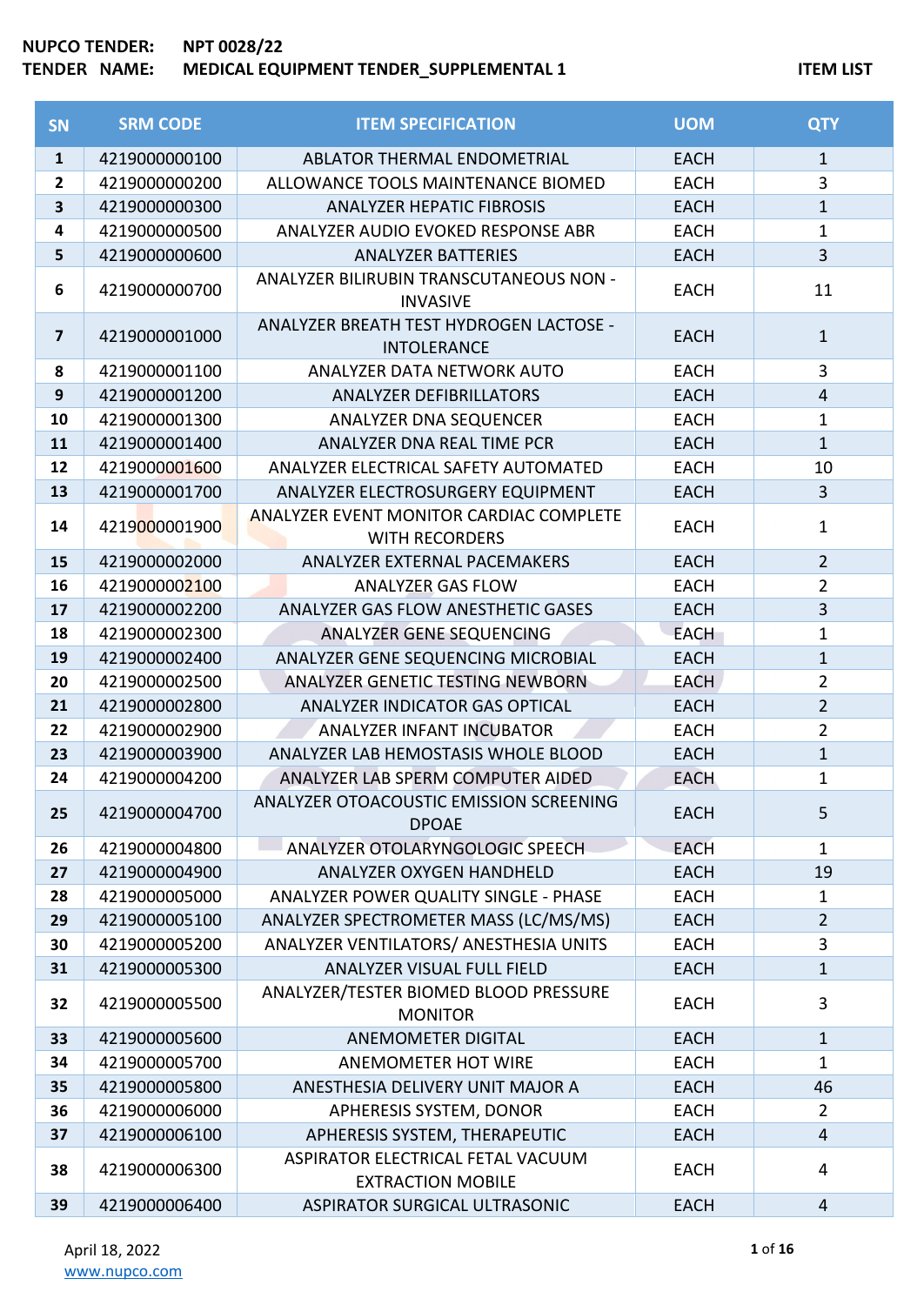| <b>SN</b> | <b>SRM CODE</b> | <b>ITEM SPECIFICATION</b>                                           | <b>UOM</b>  | <b>QTY</b>              |
|-----------|-----------------|---------------------------------------------------------------------|-------------|-------------------------|
| 40        | 4219000006500   | <b>AUDIOMETER DUAL CHANNEL</b>                                      | <b>EACH</b> | $\overline{2}$          |
| 41        | 4219000006600   | AUTOLOGOUS TRANSFUSION SYSTEM INTRA -<br><b>OPERATIVE</b>           | <b>EACH</b> | $\overline{2}$          |
| 42        | 4219000006700   | BALANCE ANALYTICAL 500 G 1 MG WITH SHIELD                           | <b>EACH</b> | 3                       |
| 43        | 4219000006800   | <b>BALANCE ANALYTICAL 600 G 001 G</b>                               | <b>EACH</b> | 8                       |
| 44        | 4219000007000   | <b>BALANCE LAB TOP - LOADING</b>                                    | <b>EACH</b> | $\overline{\mathbf{4}}$ |
| 45        | 4219000007200   | BALANCE PRECISION 2100 G 0.01 G                                     | <b>EACH</b> | 5                       |
| 46        | 4219000007300   | BALANCE PRECISION 5100 G 0.01 G                                     | <b>EACH</b> | 8                       |
| 47        | 4219000007400   | BALLS SENSORY VARIOUS SHAPES (SET OF 6<br><b>BALLS</b> )            | <b>EACH</b> | $\overline{2}$          |
| 48        | 4219000007500   | <b>BARS PARALLEL FOLDING PEDIATRIC</b>                              | <b>EACH</b> | $\overline{2}$          |
| 49        | 4219000007600   | BARS PARALLEL SPACE SAVING ADJUSTABLE                               | <b>EACH</b> | $\mathbf{1}$            |
| 50        | 4219000007700   | <b>BARS WALL WALL - MOUNTED</b>                                     | <b>EACH</b> | 3                       |
| 51        | 4219000007800   | <b>BASSINET INFANT A</b>                                            | <b>EACH</b> | $\overline{4}$          |
| 52        | 4219000008000   | BASSINET INFANT HEIGHT - ADJUSTABLE BATTERY<br><b>OPERATED</b>      | <b>EACH</b> | 20                      |
| 53        | 4219000008200   | <b>BATH THAWING PLASMA 8 BAG</b>                                    | <b>EACH</b> | 5                       |
| 54        | 4219000008300   | <b>BATH WATER</b>                                                   | <b>EACH</b> | $\overline{2}$          |
| 55        | 4219000008400   | <b>BATH WATER 5 L WITH TIMER</b>                                    | <b>EACH</b> | $\mathbf{1}$            |
| 56        | 4219000008500   | <b>BATH WATER SINGLE CHAMBER</b>                                    | <b>EACH</b> | $\mathbf 1$             |
| 57        | 4219000008800   | <b>BED MED/SURG BARIATRIC</b>                                       | <b>EACH</b> | 6                       |
| 58        | 4219000009500   | <b>BED PSYCHIATRIC SECURITY/ SECLUSION</b>                          | <b>EACH</b> | $\overline{2}$          |
| 59        | 4219000009600   | <b>BED YOUTH ELECTRIC</b>                                           | <b>EACH</b> | 76                      |
| 60        | 4111622400500   | <b>BEDSIDE TISSUE OXYGEN</b><br>MONTORING, PO2/PCO2 TRANSCUTANEOUS  | <b>EACH</b> | 20                      |
| 61        | 4219000009900   | <b>BIOANALYZER</b>                                                  | <b>EACH</b> | $\mathbf{1}$            |
| 62        | 4219000010000   | <b>BIOFEEDBACK UNIT GENERAL UROLOGY</b>                             | <b>EACH</b> | $\mathbf{1}$            |
| 63        | 4219000010100   | <b>BLENDER GAS AIR/OXYGEN</b>                                       | <b>EACH</b> | 148                     |
| 64        | 4219000010200   | <b>BLENDER GAS HELIUM AND OXYGEN</b>                                | <b>EACH</b> | 4                       |
| 65        | 4219000010300   | <b>BOARD PATIENT TRANSFER 24 IN LONG</b>                            | <b>EACH</b> | $\overline{3}$          |
| 66        | 4219000010400   | BOARD PATIENT TRANSFER CURVED 27 IN LONG                            | <b>EACH</b> | 1                       |
| 67        | 4219000010500   | <b>BOARD PATIENT TRANSFER ROLLER</b>                                | <b>EACH</b> | 8                       |
| 68        | 4219000010600   | <b>BOARD PATIENT TRANSFER SEMI - FLEXIBLE</b>                       | <b>EACH</b> | 114                     |
| 69        | 4219000010700   | <b>BOARD ROCKER AND WOBBLE</b>                                      | <b>EACH</b> | 1                       |
| 70        | 4219000010800   | <b>BOARD ROCKER COMBINATION VESTIBULAR</b>                          | <b>EACH</b> | 3                       |
| 71        | 4219000010900   | <b>BOARD SCOOTER UPPER LIMB</b>                                     | <b>EACH</b> | $\overline{2}$          |
| 72        | 4219000011000   | BOLSTER SWING THERAPY SYSTEM CEILING MTD.<br>WITH SUSPENSION SYSTEM | <b>EACH</b> | $\mathbf{1}$            |
| 73        | 4219000011100   | <b>BOX EMERGENCY MEDICATIONS DOUBLE LID</b>                         | <b>EACH</b> | 43                      |
| 74        | 4219000011200   | <b>BRACKET MONITOR WALL FLAT PANEL</b>                              | <b>EACH</b> | $\overline{2}$          |
| 75        | 4219000011400   | <b>CABINET BEDSIDE PATIENT ROOM</b>                                 | <b>EACH</b> | 524                     |
| 76        | 4219000011500   | CABINET STORAGE CLINICAL LEAD LINED                                 | <b>EACH</b> | $\overline{2}$          |
| 77        | 4219000011600   | CABINET STORAGE CLINICAL LEAD LINED 1 IN PB                         | <b>EACH</b> | 3                       |
| 78        | 4219000011700   | CABINET STORAGE CLINICAL LEAD LINED PET<br>RADIOISOTOPES 2 IN PB    | <b>EACH</b> | 1                       |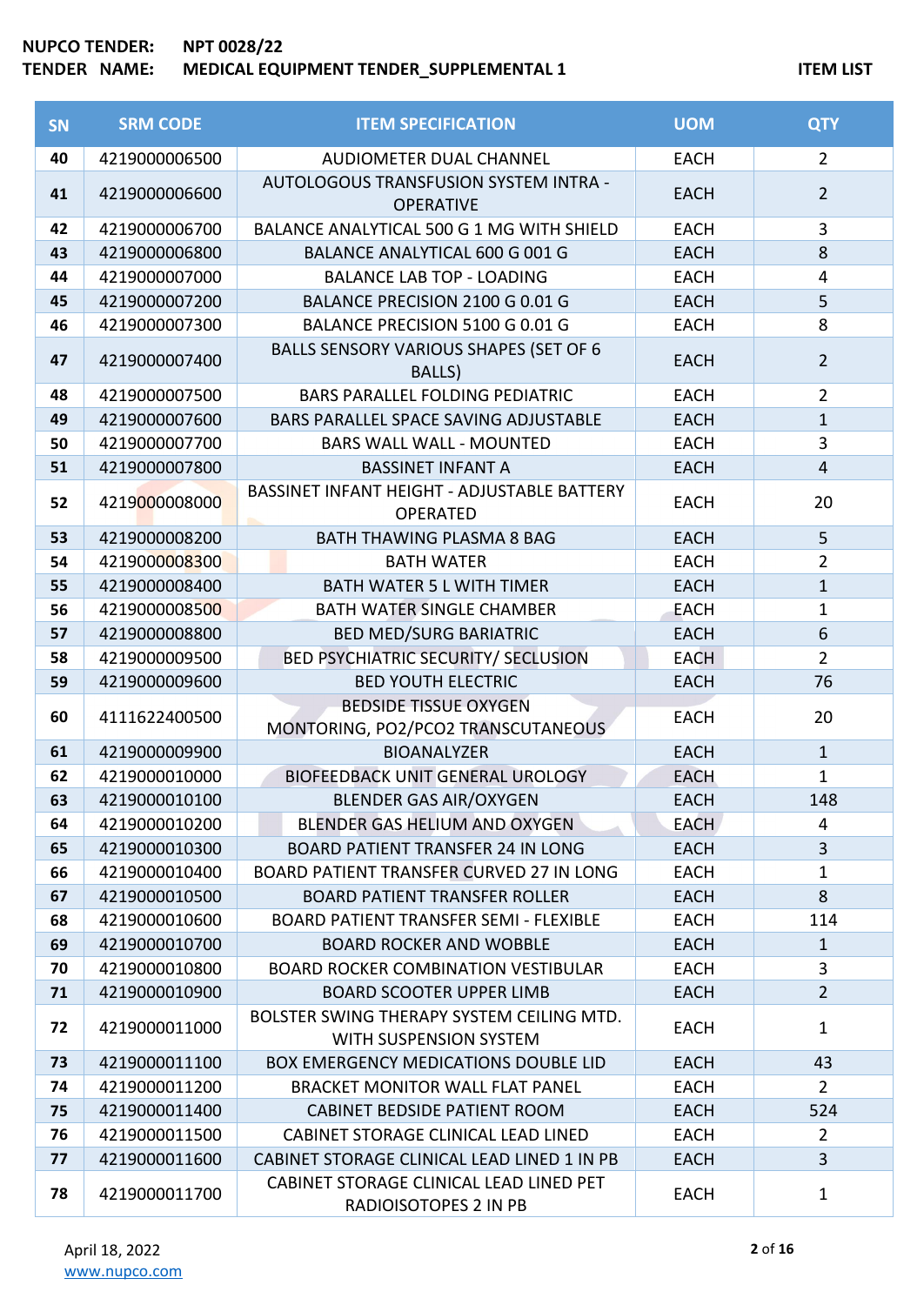| <b>SN</b> | <b>SRM CODE</b> | <b>ITEM SPECIFICATION</b>                                                        | <b>UOM</b>  | <b>QTY</b>              |
|-----------|-----------------|----------------------------------------------------------------------------------|-------------|-------------------------|
| 79        | 4219000011900   | CABINET STORAGE CLINICAL SUPPLIES STAINLESS<br>STEEL DOUBLE - DOOR FULL - HEIGHT | <b>EACH</b> | 93                      |
| 80        | 4219000012200   | CABINET STORAGE FLAMMABLE/ HAZARDOUS<br><b>MATERIALS 30 GAL</b>                  | <b>EACH</b> | 6                       |
| 81        | 4219000012300   | CABINET STORAGE FLAMMABLE/ HAZARDOUS<br><b>MATERIALS 60 GAL</b>                  | <b>EACH</b> | 5                       |
| 82        | 4219000012400   | CABINET STORAGE FLAMMABLE/ HAZARDOUS<br><b>MATERIALS 90 GAL</b>                  | <b>EACH</b> | 30                      |
| 83        | 4219000012600   | <b>CABINET STORAGE GAS CYLINDER</b>                                              | <b>EACH</b> | $\overline{2}$          |
| 84        | 4219000012700   | CABINET STORAGE GAS CYLINDER D AND E - TYPE<br>$9 - 12$                          | <b>EACH</b> | 18                      |
| 85        | 4219000012800   | CABINET STORAGE GAS CYLINDER H - TYPE 9 - 12                                     | <b>EACH</b> | 5                       |
| 86        | 4219000012900   | <b>CABINET STORAGE NON - CLINICAL SUPPLY</b>                                     | <b>EACH</b> | $\overline{4}$          |
| 87        | 4219000013300   | CAMERA DAY/NIGHT HD WITH INFRARED<br><b>APPARATUS EEG</b>                        | <b>EACH</b> | $\overline{\mathbf{3}}$ |
| 88        | 4219000013500   | CAMERA RETINAL ULTRA WIDE - FIELD                                                | <b>EACH</b> | $\mathbf 1$             |
| 89        | 4219000013700   | CART ANESTHESIA 6 DRAWERS 32 IN                                                  | <b>EACH</b> | 36                      |
| 90        | 4219000013800   | CART ANESTHESIA 6 DRAWERS 32 IN MRI                                              | <b>EACH</b> | 6                       |
| 91        | 4219000014000   | <b>CART CASE LDRP</b>                                                            | <b>EACH</b> | 28                      |
| 92        | 4219000014100   | CART CASE SURGERY MEDIUM 16 CU FT                                                | <b>EACH</b> | 140                     |
| 93        | 4219000014200   | CART CHART 12 CHART 2 OR 3 SHELVES                                               | <b>EACH</b> | 35                      |
| 94        | 4219000014300   | <b>CART CHART 24 CHART 3 SHELVES</b>                                             | <b>EACH</b> | 67                      |
| 95        | 4219000014400   | CART DRESSING WITH DRAWERS                                                       | <b>EACH</b> | $\mathbf{1}$            |
| 96        | 4219000014500   | CART GAS CYLINDER D AND E - TYPE MULTI                                           | <b>EACH</b> | 72                      |
| 97        | 4219000014600   | CART GAS CYLINDER D AND E - TYPE SINGLE                                          | <b>EACH</b> | 139                     |
| 98        | 4219000014700   | CART GAS CYLINDER H - TYPE SINGLE                                                | <b>EACH</b> | 30                      |
| 99        | 4219000014800   | CART MAINTENANCE SERVICES WITH LADDER                                            | <b>EACH</b> | 14                      |
| 100       | 4219000014900   | <b>CART PROCEDURE CAST</b>                                                       | <b>EACH</b> | 6                       |
| 101       | 4219000015000   | CART PROCEDURE DIFFICULT AIRWAYS                                                 | <b>EACH</b> | 26                      |
| 102       | 4219000015100   | <b>CART PROCEDURE GENERAL</b>                                                    | <b>EACH</b> | 623                     |
| 103       | 4219000015200   | <b>CART PROCEDURE ISOLATION</b>                                                  | <b>EACH</b> | 106                     |
| 104       | 4219000015300   | CART PROCEDURE PHLEBOTOMY                                                        | <b>EACH</b> | 25                      |
| 105       | 4219000015400   | <b>CART PROCEDURE RESUSCITATION</b>                                              | <b>EACH</b> | 84                      |
| 106       | 4219000015500   | CART SUPPLY BINS WITH WORKTOP                                                    | <b>EACH</b> | 31                      |
| 107       | 4219000015700   | CART SUPPLY IV BAGS WIRE 42 IN WIDE                                              | <b>EACH</b> | 26                      |
| 108       | 4219000015800   | <b>CART SUPPLY LINEN 60 IN</b>                                                   | <b>EACH</b> | 216                     |
| 109       | 4219000015900   | <b>CART SUPPLY SUTURE 24 INCH</b>                                                | <b>EACH</b> | $\overline{2}$          |
| 110       | 4219000016000   | <b>CART SUPPLY SUTURE 48 INCH</b>                                                | <b>EACH</b> | 14                      |
| 111       | 4219000016100   | CART SUPPLY WITH DRAWERS 42 IN HIGH                                              | <b>EACH</b> | 88                      |
| 112       | 4219000016200   | <b>CART SUPPLY WITH TOTES BASKETS</b>                                            | <b>EACH</b> | 38                      |
| 113       | 4219000016300   | CART SUPPLY WIRE CHROME 48 IN WIDE                                               | <b>EACH</b> | $\overline{2}$          |
| 114       | 4219000016400   | CART SUPPLY WIRE CHROME 60 IN WIDE                                               | <b>EACH</b> | 271                     |
| 115       | 4219000016500   | CART SUPPLY WIRE STAINLESS STEEL 24 IN WIDE                                      | <b>EACH</b> | 122                     |
| 116       | 4219000016600   | CART UTILITY POLYMER 2 - SHELF 20 X 30 IN                                        | <b>EACH</b> | 42                      |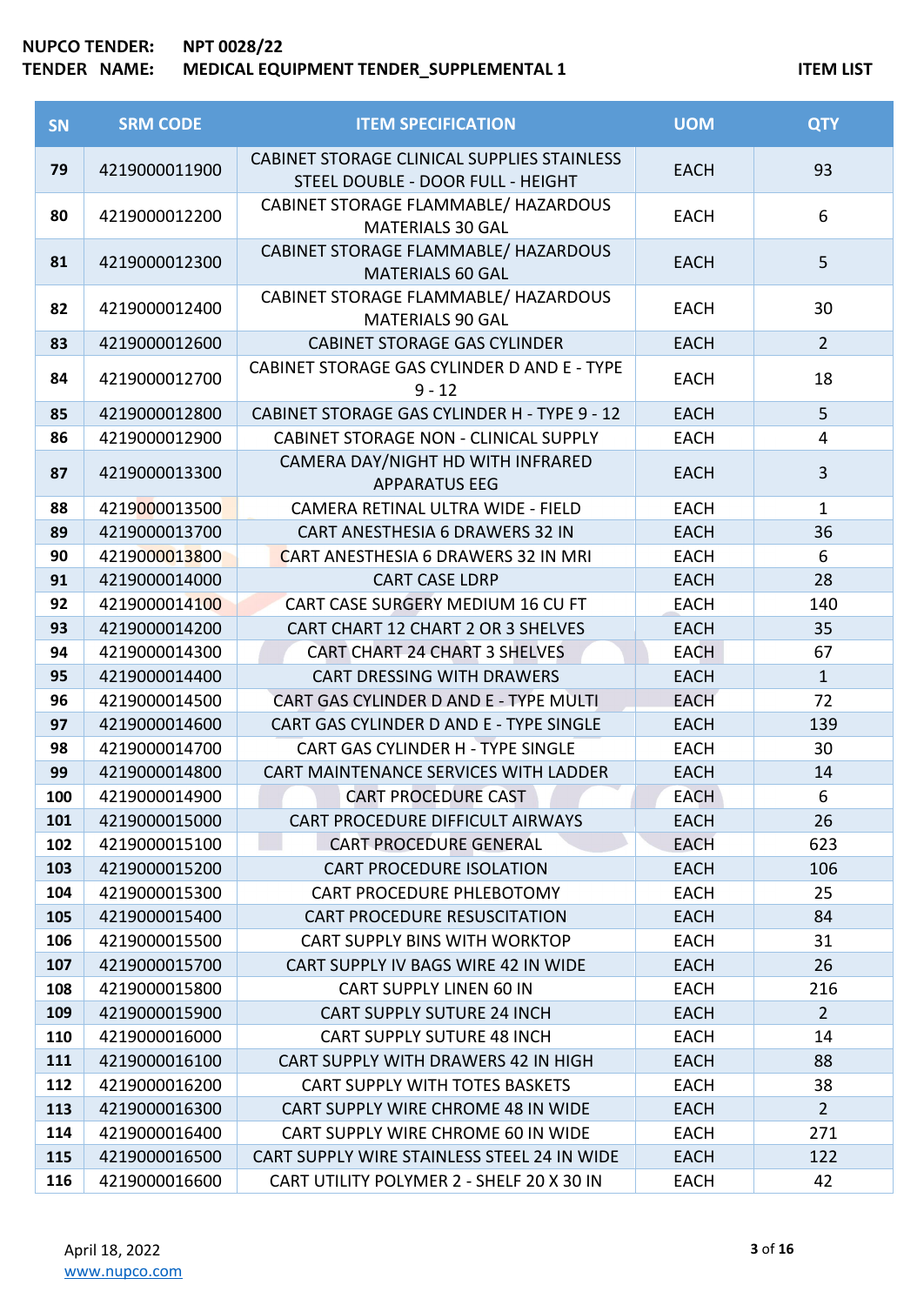#### **NUPCO TENDER: NPT 0028/22**

## **TENDER NAME: MEDICAL EQUIPMENT TENDER\_SUPPLEMENTAL 1 ITEM LIST**

| SN  | <b>SRM CODE</b> | <b>ITEM SPECIFICATION</b>                                                       | <b>UOM</b>  | <b>QTY</b>     |
|-----|-----------------|---------------------------------------------------------------------------------|-------------|----------------|
| 117 | 4219000016700   | CART UTILITY POLYMER 3 SHELF LIGHT DUTY 16 X<br>30                              | <b>EACH</b> | 5              |
| 118 | 4219000017100   | CART UTILITY STAINLESS 3 - SHELF 21 X 35 IN<br><b>MEDIUM DUTY</b>               | <b>EACH</b> | 13             |
| 119 | 4219000017200   | CART UTILITY STAINLESS 3 - SHELF GUARDRAILS<br>21 X 33 IN HEAVY - DUTY          | <b>EACH</b> | 60             |
| 120 | 4219000017300   | CART UTILITY WIRE 3 - SHELF 21 X 36 IN                                          | <b>EACH</b> | 82             |
| 121 | 4219000017400   | <b>CELL PROCESSOR</b>                                                           | <b>EACH</b> | $\overline{2}$ |
| 122 | 4219000017500   | CENTRIFUGE BLOOD BANK REFRIGERATED FLOOR                                        | <b>EACH</b> | 6              |
| 123 | 4219000017600   | CENTRIFUGE BLOOD BANK SEROLOGY SAMPLE<br><b>SERUM - SEPARATION</b>              | <b>EACH</b> | 6              |
| 124 | 4219000017700   | CENTRIFUGE, BLOOD, ID CARDS                                                     | <b>EACH</b> | 4              |
| 125 | 4219000017800   | CENTRIFUGE COUNTERTOP GENERAL PURPOSE<br>1.6 <sub>L</sub>                       | <b>EACH</b> | 23             |
| 126 | 4219000017900   | <b>CENTRIFUGE CYTOLOGY</b>                                                      | <b>EACH</b> | $\overline{2}$ |
| 127 | 4219000018000   | CENTRIFUGE GENERAL - PURPOSE COUNTERTOP<br><b>SMALL</b>                         | <b>EACH</b> | $\overline{4}$ |
| 128 | 4219000018100   | <b>CENTRIFUGE MICRO</b>                                                         | <b>EACH</b> | $\overline{2}$ |
| 129 | 4219000018200   | CENTRIFUGE MICRO REFRIGERATED                                                   | <b>EACH</b> | $\overline{2}$ |
| 130 | 4219000018300   | <b>CENTRIFUGE MINI</b>                                                          | <b>EACH</b> | $\overline{2}$ |
| 131 | 4219000018400   | <b>CENTRIFUGE PCR PLATE MINI</b>                                                | <b>EACH</b> | $\mathbf{1}$   |
| 132 | 4219000018800   | CHAIR CLINICAL COMMODE/ SHOWER MOBILE                                           | <b>EACH</b> | 176            |
| 133 | 4219000018900   | CHAIR CLINICAL EXAM POWER ADJUST                                                | <b>EACH</b> | $2^{\circ}$    |
| 134 | 4219000019000   | CHAIR CLINICAL EXAM POWER ADJUST ENT                                            | <b>EACH</b> | $\overline{2}$ |
| 135 | 4219000019200   | CHAIR CLINICAL PROCEDURE URO/ GYN B                                             | <b>EACH</b> | 6              |
| 136 | 4219000019100   | CHAIR CLINICAL PROCEDURE URO/ GYN A                                             | <b>EACH</b> | 8              |
| 137 | 4219000019300   | CHAIR CLINICAL TREATMENT RECLINING                                              | <b>EACH</b> | 31             |
| 138 | 4219000019400   | CHAIR INTERIORS GLIDER/ROCKER                                                   | <b>EACH</b> | 74             |
| 139 | 4219000019500   | <b>CHAIR OPHTHALMIC HYDRAULIC</b><br>CHAIR PATIENT HEIGHT ADJUSTABLE PROSTHETIC | <b>EACH</b> | 5              |
| 140 | 4219000019600   | <b>SHOE MEASUREMENTS</b>                                                        | <b>EACH</b> | $\mathbf{1}$   |
| 141 | 4219000019700   | <b>CHAIR RECLINER INTERIORS</b>                                                 | <b>EACH</b> | 452            |
| 142 | 4219000026300   | ELECTROENCEPHALOGRAPH (EEG) GENERAL A                                           | EACH        | 5              |
| 143 | 4219000020400   | COMPUTER ALL - IN - ONE MEDICAL POINT - OF -<br>CARE 17 - 24 INCH DISPLAY       | <b>EACH</b> | 28             |
| 144 | 4219000020500   | COMPUTER REVIEW WITH NEURODIAGNOSTIC                                            | <b>EACH</b> | 6              |
| 145 | 4219000020600   | CONSOLE POWERED SURGICAL DRILLS WITH CART                                       | <b>EACH</b> | $\overline{4}$ |
| 146 | 4219000020700   | <b>CONTAINER LEAD LINED RADIOISOTOPE</b>                                        | <b>EACH</b> | 3              |
| 147 | 4219000020800   | CONTAINER LIQUID NITROGEN SS 2 L<br><b>COUNTERTOP</b>                           | <b>EACH</b> | $\overline{2}$ |
| 148 | 4219000021000   | COUNTER BLOOD CELL HEMATOLOGY                                                   | <b>EACH</b> | $\overline{2}$ |
| 149 | 4219000021100   | <b>COUNTER PILL</b>                                                             | <b>EACH</b> | 20             |
| 150 | 4219000021300   | <b>CRIB CRITICAL CARE</b>                                                       | <b>EACH</b> | 19             |
| 151 | 4219000021400   | <b>CRIB INFANT GENERAL</b>                                                      | <b>EACH</b> | 145            |
| 152 | 4219000021500   | <b>CRUSHER PILL AUTOMATED</b>                                                   | <b>EACH</b> | 55             |
| 153 | 4219000021600   | <b>CRYOBATH SMALL COUNTERTOP</b>                                                | <b>EACH</b> | $\mathbf{1}$   |

April 18, 2022 [www.nupco.com](http://www.nupco.com/) of **16**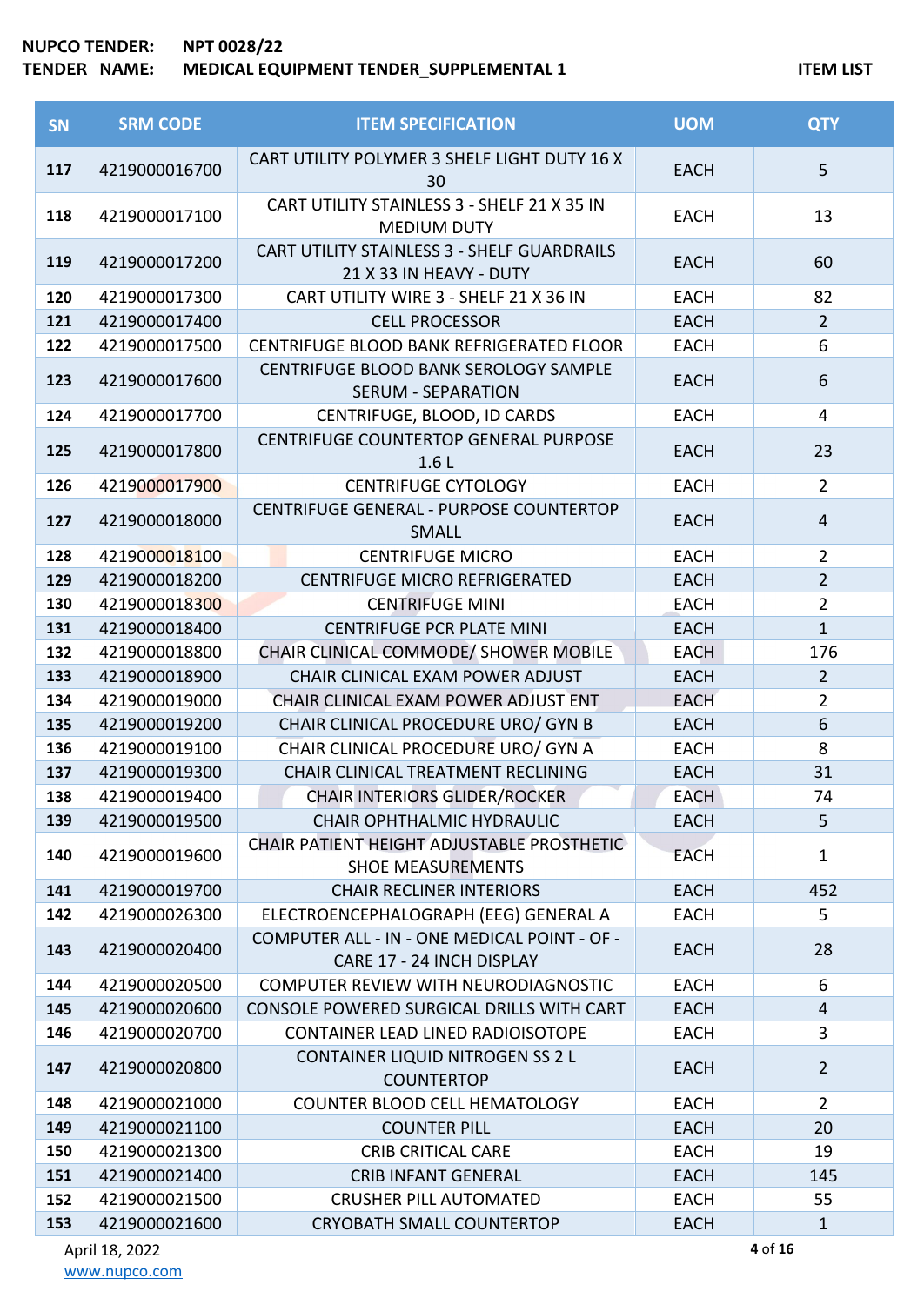#### **NUPCO TENDER: NPT 0028/22 TENDER NAME: MEDICAL EQUIPMENT TENDER\_SUPPLEMENTAL 1 ITEM CONTRIGHTS ITEM LIST**

| <b>SN</b> | <b>SRM CODE</b> | <b>ITEM SPECIFICATION</b>                                      | <b>UOM</b>  | <b>QTY</b>     |
|-----------|-----------------|----------------------------------------------------------------|-------------|----------------|
| 154       | 4219000021700   | <b>CRYOSURGICAL UNIT GENERAL</b>                               | <b>EACH</b> | $\overline{2}$ |
| 155       | 4219000022200   | DEFIBRILLATOR EXTERNAL AUTOMATIC (AED)<br><b>EMS</b>           | <b>EACH</b> | 3              |
| 156       | 4219000022300   | DEFIBRILLATOR/MONITOR IN - HOSPITAL                            | <b>EACH</b> | 70             |
| 157       | 4219000022500   | DELIVERY SYSTEM NITRIC OXIDE                                   | <b>EACH</b> | 21             |
| 158       | 4219000022600   | DEMAND VALVE O2 /N 2 O WITH HOSE                               | <b>EACH</b> | 60             |
| 159       | 4219000022700   | DEWAR CRYOGENIC SPERM AND EMBRYOS<br><b>STORAGE AUTOMATED</b>  | <b>EACH</b> | $\overline{2}$ |
| 160       | 4219000022800   | DEWAR DISPENSING LIQUID NITROGEN 30 L WITH<br><b>DISPENSER</b> | <b>EACH</b> | 4              |
| 161       | 4219000022900   | DEWAR LIQUID NITROGEN LARGE (110 L)                            | <b>EACH</b> | $\mathbf{1}$   |
| 162       | 4219000023000   | DEWAR LIQUID NITROGEN MEDIUM                                   | <b>EACH</b> | $\mathbf{1}$   |
| 163       | 4219000023100   | DEWAR LIQUID NITROGEN WITH PUMP                                | <b>EACH</b> | $\overline{2}$ |
| 164       | 4219000023200   | DEWAR SPECIMEN STORAGE LIQUID NITROGEN<br><b>70 L W - RACK</b> | <b>EACH</b> | $\mathbf{1}$   |
| 165       | 4219000023600   | <b>DIAMOND KNIFE</b>                                           | <b>EACH</b> | $\mathbf{1}$   |
| 166       | 4219000023700   | <b>DIGITIZER X - RAY FILMS</b>                                 | <b>EACH</b> | $\overline{2}$ |
| 167       | 4219000026400   | ELECTROENCEPHALOGRAPH (EEG) GENERAL B                          | <b>EACH</b> | $\overline{7}$ |
| 168       | 4219000032200   | EXTRACTOR, NUCLEIC ACID, MEDIUM<br><b>THROUGHPUT</b>           | <b>EACH</b> | $\overline{2}$ |
| 169       | 4219000024300   | DISPENSER MEDICATION CAROUSEL AUTOMATED                        | <b>EACH</b> | 6              |
| 170       | 4219000024900   | DISPENSER, MEDICATION, PACKS, ROBOTIC                          | <b>EACH</b> | 3              |
| 171       | 4219000025700   | DOSE DRAWING SYSTEM PET ISOTOPE<br><b>COUNTERTOP</b>           | <b>EACH</b> | $\mathbf{1}$   |
| 172       | 4219000025800   | <b>DOSIMETER NOISE</b>                                         | <b>EACH</b> | $\overline{2}$ |
| 173       | 4219000025900   | DRILL/SAWITH DRIVER SURGICAL BATTERY -<br><b>POWERED</b>       | <b>EACH</b> | 6              |
| 174       | 4219000026000   | DRILLS SURGICAL CRANIOTOMY AND MICROSAW<br><b>SET</b>          | <b>EACH</b> | 1              |
| 175       | 4219000033300   | <b>FREEZER CRYOGENIC A</b>                                     | <b>EACH</b> | $\mathbf{1}$   |
| 176       | 4219000033400   | <b>FREEZER CRYOGENIC B</b>                                     | <b>EACH</b> | $\mathbf{1}$   |
| 177       | 4219000026600   | ELECTROMYOGRAPH (EMG) EVOKED POTENTIALS<br>(EP)                | <b>EACH</b> | $\overline{2}$ |
| 178       | 4219000026700   | ELECTROMYOGRAPH (EMG) GENERAL                                  | <b>EACH</b> | 4              |
| 179       | 4219000026800   | ELECTROMYOGRAPH/ EVOKED POTENTIAL<br>(EMG/EP) GENERAL          | <b>EACH</b> | 11             |
| 180       | 4219000026900   | ELECTROSURGICAL UNIT ARGON BEAM A                              | <b>EACH</b> | $\overline{2}$ |
| 181       | 4219000027100   | ELECTROSURGICAL UNIT BIPOLAR                                   | <b>EACH</b> | 29             |
| 182       | 4219000027200   | EMG UNIT BIOFEEDBACK PORTABLE A                                | <b>EACH</b> | 3              |
| 183       | 4219000024000   | DISPENSER, MEDICATION, AUTOMATED,<br><b>STATIONARY</b>         | <b>EACH</b> | 35             |
| 184       | 4219000028400   | <b>ENDOSCOPE CYSTO - URETERO FIBERSCOPE</b>                    | <b>EACH</b> | 3              |
| 185       | 4219000028700   | <b>ENDOSCOPE ENTEROSCOPE VIDEO</b>                             | <b>EACH</b> | $\mathbf{1}$   |
| 186       | 4219000028800   | ENDOSCOPE FIBER RHINOLARYNGOSCOPE ADULT                        | <b>EACH</b> | 3              |
| 187       | 4219000028900   | ENDOSCOPE FIBER RHINOLARYNGOSCOPE PEDS                         | <b>EACH</b> | 10             |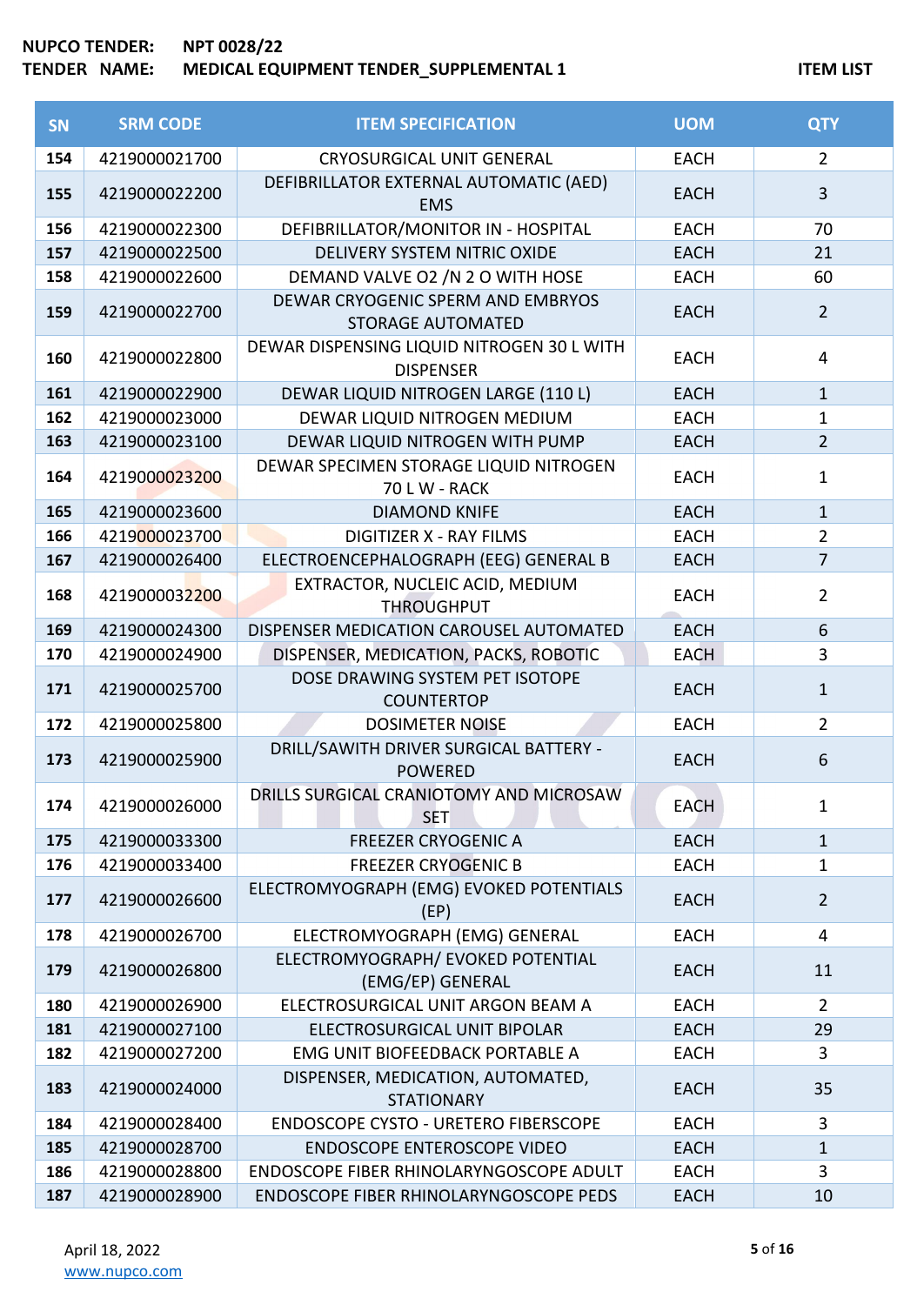| <b>SN</b>  | <b>SRM CODE</b>                | <b>ITEM SPECIFICATION</b>                                                             | <b>UOM</b>                 | <b>QTY</b>         |
|------------|--------------------------------|---------------------------------------------------------------------------------------|----------------------------|--------------------|
| 188        | 4219000047900                  | MONITOR, PHYSIOLOGIC, VITAL SIGNS, WITH<br><b>STAND</b>                               | <b>EACH</b>                | 341                |
| 189        | 4219000048000                  | MONITOR, PHYSIOLOGIC, VITAL SIGNS, WALL<br><b>MOUNTED</b>                             | <b>EACH</b>                | 100                |
| 190        | 4219000029700                  | <b>ENDOSCOPE INTUBATION FLEXIBLE FIBER - OPTIC</b><br>SET (3 SIZE S)                  | <b>EACH</b>                | 4                  |
| 191        | 4219000029800                  | <b>ENDOSCOPE SIGMOIDOSCOPE FLEXIBLE</b>                                               | <b>EACH</b>                | $\mathbf{1}$       |
| 192        | 4219000029900                  | ENDOSCOPE SIGMOIDOSCOPE VIDEO SMALL                                                   | <b>EACH</b>                | $\mathbf{1}$       |
| 193        | 4219000030000                  | <b>ENDOSCOPE URETEROSCOPE</b>                                                         | <b>EACH</b>                | $\mathbf{1}$       |
| 194        | 4219000030300                  | ENDOSCOPIC VIDEO PROCESSING AND<br><b>DOCUMENTATION SYSTEM</b>                        | <b>EACH</b>                | $\overline{2}$     |
| 195        | 4219000030600                  | <b>ENDOSCOPY TOWER CYSTOSCOPY COMPLETE</b><br><b>WITH SCOPES</b>                      | <b>EACH</b>                | $\mathbf{1}$       |
| 196        | 4219000030700                  | <b>ENDOSCOPY TOWER ENDOSCOPIC SURGERY</b><br><b>MOBILE</b>                            | <b>EACH</b>                | $\overline{2}$     |
| 197        | 4219000030800                  | <b>ENDOSCOPY TOWER ENT COMPLETE WITH</b><br><b>EQUIPMENT</b>                          | <b>EACH</b>                | 5                  |
| 198        | 4219000030900                  | <b>ENDOSCOPY TOWER INTUBATION COMPLETE</b><br>WITH EQUIPMENT AND SCOPES               | <b>EACH</b>                | $\overline{7}$     |
| 199        | 4219000031000                  | ENDOSCOPY TOWER OB/GYN COMPLETE WITH<br><b>EQUIPMENT</b>                              | <b>EACH</b>                | $\overline{2}$     |
| 200        | 4219000031200                  | ENDOSCOPY TOWER VIDEO GI COMPLETE WITH<br><b>EQUIPMENT</b>                            | <b>EACH</b>                | 3                  |
| 201        | 4219000031300                  | ENDOSCOPY TOWER VIDEO HYSTEROSCOPY<br><b>COMPLETE</b>                                 | <b>EACH</b>                | $\mathbf{1}$       |
| 202        | 4219000031400                  | ENT WORKSTATION WITH FULLY - INTEGRATED<br><b>EXAM ROOM SYSTEM</b>                    | <b>EACH</b>                | $\overline{2}$     |
| 203        | 4219000031600                  | ERGOMETER UPPER/LOWER BODY                                                            | <b>EACH</b>                | $\mathbf 1$        |
| 204        | 4219000031700                  | ERGOMETER UPPER/LOWER BODY BEDSIDE                                                    | <b>EACH</b>                | $\overline{2}$     |
| 205        | 4219000031800                  | <b>EVAPORATOR</b>                                                                     | <b>EACH</b>                | $\mathbf{1}$       |
| 206        | 4219000032100                  | <b>EXTRACTOR, NUCLEIC ACID</b>                                                        | <b>EACH</b>                | $\overline{2}$     |
| 207        | 4219000032300                  | <b>EXTRACTOR PLASMA MANUAL</b>                                                        | <b>EACH</b>                | 6                  |
| 208        | 4219000032500                  | FLOWMETER AIR 1 - 15 L/MIN MRI                                                        | <b>EACH</b>                | 6                  |
| 209        | 4219000032600                  | FLOWMETER OXYGEN 1 - 15 L/MIN                                                         | <b>EACH</b>                | 847                |
| 210        | 4219000032700                  | FLOWMETER OXYGEN 1 - 15 L/MIN TWIN                                                    | <b>EACH</b>                | 36                 |
| 211        | 4219000032800                  | FLOWMETER OXYGEN 1 - 15 L/MIN MRI                                                     | <b>EACH</b>                | 6                  |
| 212        | 4219000032900                  | FLOWMETER OXYGEN PEDIATRIC/ NEONATAL                                                  | <b>EACH</b>                | 511                |
| 213        | 4219000033000                  | FLUID MANAGEMENT SYSTEM HYSTEROSCOPY                                                  | <b>EACH</b>                | $\overline{2}$     |
| 214        | 4219000033100                  | <b>FREEZER CRYO</b>                                                                   | <b>EACH</b>                | 4                  |
| 215        | 4219000033200                  | FREEZER CRYO CONTROLLED RATE                                                          | <b>EACH</b>                | $1\,$              |
| 216<br>217 | 4219000084300                  | MEDICAL DEVICES INTEGRATION MODULE                                                    | <b>EACH</b>                | 3                  |
| 218        | 4219000033500<br>4219000033700 | FREEZER LABORATORY 17 CU FT<br>FREEZER LABORATORY UPRIGHT 22 CU FT - 30<br><b>DEG</b> | <b>EACH</b><br><b>EACH</b> | 25<br>$\mathbf{1}$ |
| 219        | 4219000033900                  | <b>GAIT TRAINER PEDIATRIC</b>                                                         | <b>EACH</b>                | $\mathbf{1}$       |
| 220        | 4219000034000                  | <b>GEL DOCUMENTATION SYSTEM</b>                                                       | <b>EACH</b>                | $\mathbf{1}$       |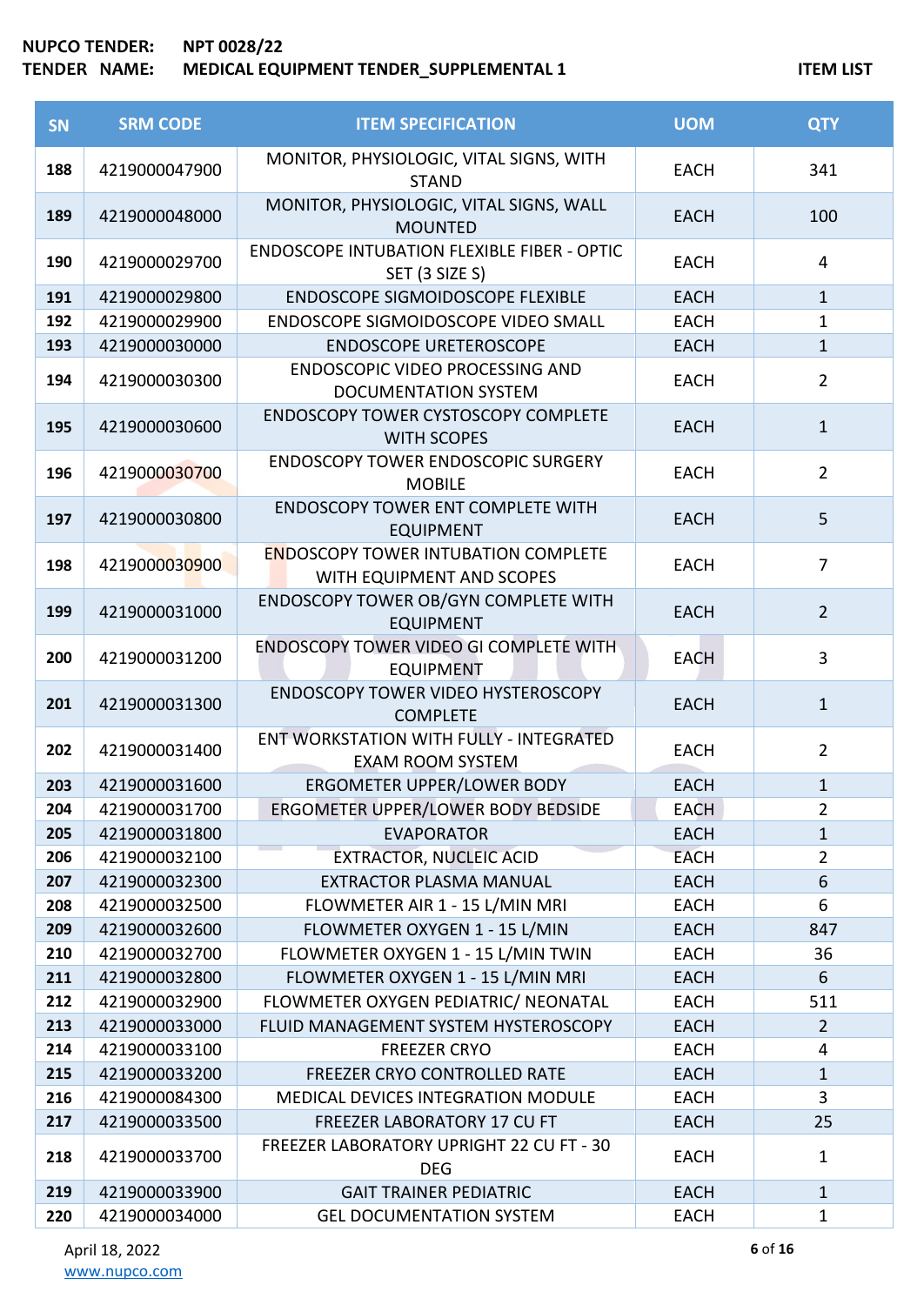| <b>SN</b> | <b>SRM CODE</b> | <b>ITEM SPECIFICATION</b>                                                         | <b>UOM</b>  | <b>QTY</b>     |
|-----------|-----------------|-----------------------------------------------------------------------------------|-------------|----------------|
| 221       | 4219000034100   | <b>GEL ELECTROPHORESIS SYSTEM HORIZONTAL</b>                                      | <b>EACH</b> | $\overline{2}$ |
| 222       | 4219000034200   | <b>GENERAL DIAGNOSTIC EQUIPMENT SET</b><br><b>OPHTHALMOLOGY</b>                   | <b>EACH</b> | $\mathbf{1}$   |
| 223       | 4219000034300   | <b>GENERATOR AEROSOL DOP</b>                                                      | <b>EACH</b> | $\mathbf{1}$   |
| 224       | 4219000034400   | <b>GLASS KNIFE MAKER</b>                                                          | <b>EACH</b> | $\mathbf{1}$   |
| 225       | 4219000034500   | HEADLIGHT PROCEDURE FIBER - OPTIC CORDLESS                                        | <b>EACH</b> | $\mathbf{1}$   |
| 226       | 4219000034600   | <b>HEADLIGHT SURGEON FIBER - OPTIC CORDLESS</b>                                   | <b>EACH</b> | 22             |
| 227       | 4219000034700   | <b>HEAT CAUTERY UNIT HEMOSTASIS</b>                                               | <b>EACH</b> | $\mathbf{1}$   |
| 228       | 4219000034800   | <b>HEATER DRY - BATH 3 BLOCK</b>                                                  | <b>EACH</b> | 15             |
| 229       | 4219000035000   | <b>HOT PLATE CERAMIC TOP</b>                                                      | <b>EACH</b> | $\overline{4}$ |
| 230       | 4219000035100   | HYDROCOLLATOR CHILLING UNIT MOBILE WITH<br><b>CART</b>                            | <b>EACH</b> | $\mathbf{1}$   |
| 231       | 4219000035200   | HYDROCOLLATOR HEATING UNIT MOBILE WITH<br><b>CART</b>                             | <b>EACH</b> | $\mathbf{1}$   |
| 232       | 4219000035300   | HYPO - HYPERTHERMIA UNIT GENERAL                                                  | <b>EACH</b> | 20             |
| 233       | 4219000035400   | <b>IMAGER LASER X - RAY FILM DRY</b>                                              | <b>EACH</b> | $\overline{2}$ |
| 234       | 4219000035600   | <b>IMMOBILIZER INFANT/ CHILD RADIOGRAPHIC</b>                                     | <b>EACH</b> | 4              |
| 235       | 4219000035700   | <b>IMMOBILIZER INFANT CIRCUMSCISION</b>                                           | <b>EACH</b> | $\overline{3}$ |
| 236       | 4219000036000   | <b>INCUBATOR FLAT - BED IVF</b>                                                   | <b>EACH</b> | $\mathbf 1$    |
| 237       | 4219000036300   | <b>INCUBATOR INFANT TRANSPORT WITH</b><br><b>VENTILATOR MRI - SAFE</b>            | <b>EACH</b> | $\mathbf{1}$   |
| 238       | 4219000036400   | <b>INCUBATOR INFANT TRANSPORT WITH</b><br><b>VENTILATOR</b>                       | <b>EACH</b> | 6              |
| 239       | 4219000036500   | INCUBATOR LAB AIR JACKETED COUNTERTOP 30 L<br>A                                   | <b>EACH</b> | 3              |
| 240       | 4219000036900   | INCUBATOR LAB CO2 AIR JACKETED 150 L                                              | <b>EACH</b> | 12             |
| 241       | 4219000037000   | <b>INCUBATOR LAB COUNTERTOP 40 L</b>                                              | <b>EACH</b> | $\overline{4}$ |
| 242       | 4219000037100   | INCUBATOR LAB GENERAL COMPACT                                                     | <b>EACH</b> | 30             |
| 243       | 4219000037200   | INCUBATOR, LAB, ID, COUNTERTOP                                                    | <b>EACH</b> | 6              |
| 244       | 4219000037700   | <b>ISOLATOR RADIOISOTOPE TC DISPENSING</b>                                        | <b>EACH</b> | $\overline{2}$ |
| 245       | 4219000038100   | LAMP MAGNIFIER LED TASK BENCH - MOUNTED                                           | <b>EACH</b> | $\overline{2}$ |
| 246       | 4219000038200   | LARYNGOSCOPE RIGID BULLARD                                                        | <b>EACH</b> | 1              |
| 247       | 4219000038300   | LARYNGOSCOPE VIDEO WITH STAND                                                     | <b>EACH</b> | 9              |
| 248       | 4219000038400   | LARYNGOSCOPES FIBER - OPTIC MIXED BLADES<br><b>SET MRI</b>                        | <b>EACH</b> | 6              |
| 249       | 4219000038600   | LARYNGOSCOPES FIBER - OPTIC MIXED - BLADES<br><b>SET ANESTHESIA</b>               | <b>EACH</b> | 35             |
| 250       | 4219000038700   | LARYNGOSCOPES FIBER - OPTIC MIXED - BLADES<br><b>SET NEONATAL</b>                 | <b>EACH</b> | 20             |
| 251       | 4219000038800   | LASER CO2 - 50 - 60 WITH - ALL SURGICAL<br><b>SPECIALTIES</b>                     | <b>EACH</b> | $\overline{4}$ |
| 252       | 4219000039000   | LASER OPHTHALMIC POSTERIOR MULTICOLOR<br>PHOTOCOAGULATION WITH BIO DELIVERY       | <b>EACH</b> | $\mathbf{1}$   |
| 253       | 4219000039100   | LASER OPHTHALMIC POSTERIOR MULTICOLOR<br>PHOTOCOAGULATION WITH SLIT LAMP DELIVERY | <b>EACH</b> | $\mathbf{1}$   |
| 254       | 4219000039200   | LASER SURGICAL CO2 30 W NEUROSURGERY                                              | <b>EACH</b> | $\mathbf{1}$   |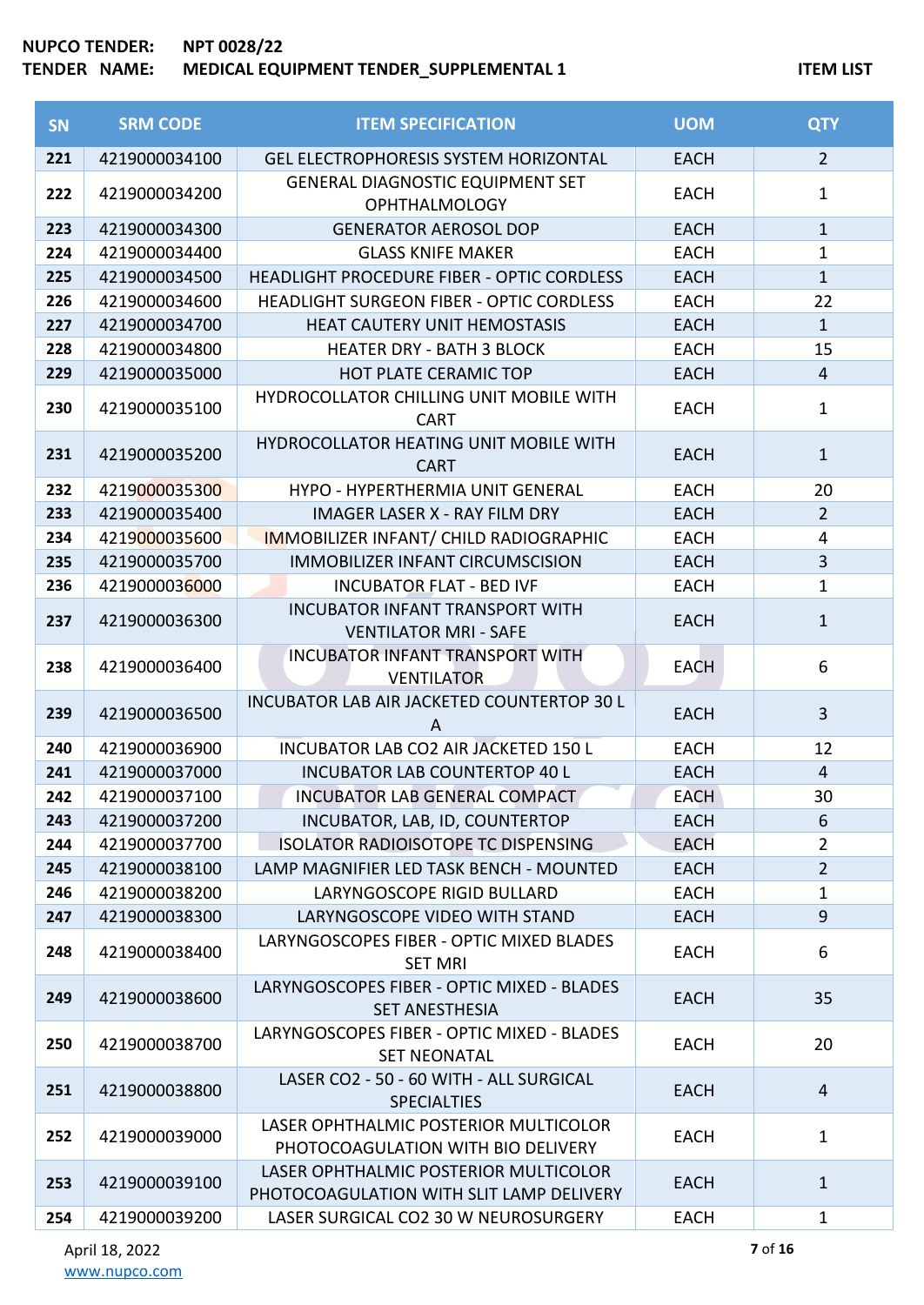| <b>SN</b> | <b>SRM CODE</b> | <b>ITEM SPECIFICATION</b>                                       | <b>UOM</b>  | <b>QTY</b>     |
|-----------|-----------------|-----------------------------------------------------------------|-------------|----------------|
| 255       | 4219000039300   | LASER SURGICAL HOLMIUM 20 TO 30 W                               | <b>EACH</b> | $\mathbf{1}$   |
| 256       | 4219000039400   | LASER SURGICAL OPHTHALMIC WITH DELIVERY<br>SYSTEM               | <b>EACH</b> | $\mathbf{1}$   |
| 257       | 4219000039600   | LENSOMETER AUTOMATIC                                            | <b>EACH</b> | $\overline{3}$ |
| 258       | 4219000039900   | LIGHT PHOTOTHERAPY INFANT CRADLE MOBILE                         | <b>EACH</b> | 12             |
| 259       | 4219000040000   | LIGHT PHOTOTHERAPY INFANT MOBILE                                | <b>EACH</b> | 66             |
| 260       | 4219000040100   | <b>LINEN HAMPER</b>                                             | <b>EACH</b> | 977            |
| 261       | 4219000040200   | LINEN HAMPER MRI COMPATIBLE                                     | <b>EACH</b> | 6              |
| 262       | 4219000040300   | LITHOTRIPTER SYSTEM INTRACORPOREAL                              | <b>EACH</b> | $\mathbf{1}$   |
| 263       | 4219000040400   | LOCATOR VEIN ADVANCED WITH STAND                                | <b>EACH</b> | 15             |
| 264       | 4219000040500   | <b>LOCATOR VEIN HANDHELD</b>                                    | <b>EACH</b> | 27             |
| 265       | 4219000040600   | <b>LOCATOR VEIN HANDHELD PEDIATRIC</b>                          | <b>EACH</b> | 68             |
| 266       | 4219000040700   | <b>MAT EXERCISE FLOOR SET</b>                                   | <b>EACH</b> | 6              |
| 267       | 4219000084100   | PACKAGER MEDICATIONS UNIT DOSE<br><b>AUTOMATED (SPECIAL)</b>    | <b>EACH</b> | 3              |
| 268       | 4219000041000   | <b>METER CONDUCTIVITY HANDHELD</b>                              | <b>EACH</b> | $\mathbf{1}$   |
| 269       | 4219000041100   | <b>METER LASER POWER</b>                                        | <b>EACH</b> | $\overline{3}$ |
| 270       | 4219000041200   | <b>METER LIGHT</b>                                              | <b>EACH</b> | 3              |
| 271       | 4219000041300   | <b>METER LIGHT INTENSITY LUX</b>                                | <b>EACH</b> | $\mathbf{1}$   |
| 272       | 4219000041400   | METER MAGNETIC FLUX DENSITY (GAUSS)<br><b>HANDHELD</b>          | <b>EACH</b> | $\overline{2}$ |
| 273       | 4219000041500   | METER MULTIMETER DIGITAL HANDHELD                               | <b>EACH</b> | 25             |
| 274       | 4219000041600   | <b>METER PH HANDHELD</b>                                        | <b>EACH</b> | $\mathbf{1}$   |
| 275       | 4219000041700   | METER PRESSURE DIGITAL HANDHELD                                 | <b>EACH</b> | 6              |
| 276       | 4219000041800   | <b>METER UV LIGHT</b>                                           | <b>EACH</b> | 3              |
| 277       | 4219000041900   | MICROARRAY DIAGNOSTIC SYSTEM                                    | <b>EACH</b> | $\mathbf 1$    |
| 278       | 4219000042000   | MICROSCOPE CLINICAL BRIGHTFIELD DUAL HEAD<br>WITH SIDE ARM      | <b>EACH</b> | 6              |
| 279       | 4219000042100   | MICROSCOPE CLINICAL BRIGHTFIELD DUAL HEAD<br><b>WITH CAMERA</b> | <b>EACH</b> | 6              |
| 280       | 4219000042200   | MICROSCOPE CLINICAL BRIGHTFIELD UPRIGHT                         | <b>EACH</b> | 10             |
| 281       | 4219000042400   | MICROSCOPE ELECTRON TRANSMISSION                                | <b>EACH</b> | $\mathbf{1}$   |
| 282       | 4219000042500   | MICROSCOPE ENT/DENTAL MOBILE                                    | <b>EACH</b> | $\overline{2}$ |
| 283       | 4219000042600   | MICROSCOPE INVERTED W MICROMANIPULATOR<br><b>IVF INJECTION</b>  | <b>EACH</b> | 3              |
| 284       | 4219000042700   | MICROSCOPE LIGHT BINOCULAR PHASE<br><b>CONTRAST</b>             | <b>EACH</b> | 3              |
| 285       | 4219000042800   | MICROSCOPE LIGHT DUAL HEAD                                      | <b>EACH</b> | $\mathbf{1}$   |
| 286       | 4219000042900   | MICROSCOPE MULTI - HEAD                                         | <b>EACH</b> | $\mathbf{1}$   |
| 287       | 4219000043100   | MICROSCOPE OPERATING ENT                                        | <b>EACH</b> | $\mathbf{1}$   |
| 288       | 4219000043200   | MICROSCOPE OPERATING GENERAL MOBILE                             | <b>EACH</b> | 4              |
| 289       | 4219000043300   | MICROSCOPE OPERATING NEUROSURGERY<br><b>MOBILE</b>              | <b>EACH</b> | 5              |
| 290       | 4219000043400   | MICROSCOPE OPERATING OPHTHALMIC<br><b>COMPACT MOBILE</b>        | <b>EACH</b> | $\mathbf{1}$   |
| 291       | 4219000043500   | MICROSCOPE OPERATING OPHTHALMIC MOBILE                          | <b>EACH</b> | $\mathbf{1}$   |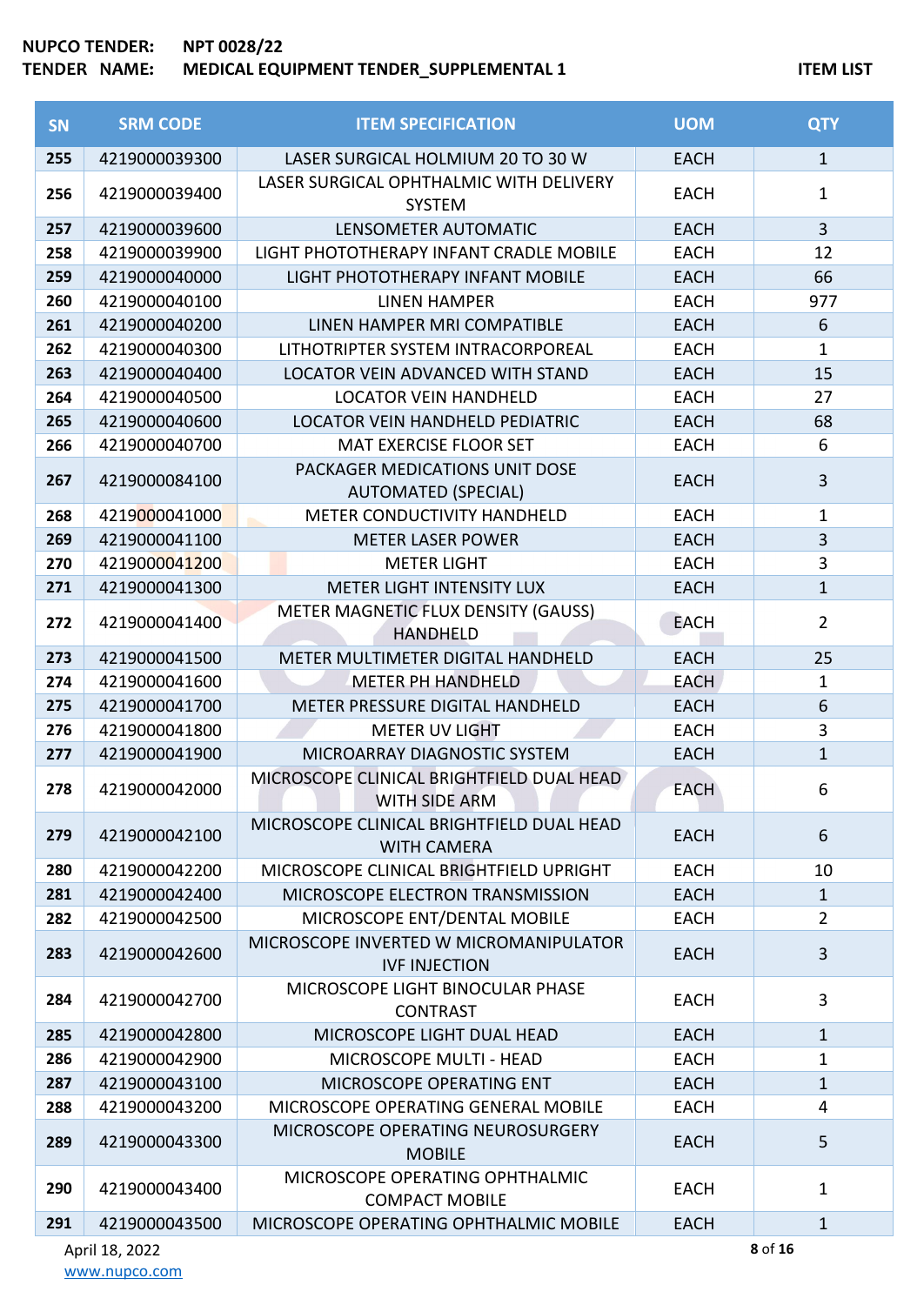| SN  | <b>SRM CODE</b> | <b>ITEM SPECIFICATION</b>                                     | <b>UOM</b>  | <b>QTY</b>     |
|-----|-----------------|---------------------------------------------------------------|-------------|----------------|
| 292 | 4219000043600   | MICROSCOPE PROCEDURE COLPOSCOPY MOBILE                        | <b>EACH</b> | $\mathbf{1}$   |
| 293 | 4219000043700   | MICROSCOPE ROUTINE BRIGHTFIELD UPRIGHT                        | <b>EACH</b> | $\overline{9}$ |
| 294 | 4219000043900   | MICROSCOPE STEREO WITH CAMERA                                 | <b>EACH</b> | 3              |
| 295 | 4219000044000   | MICROSCOPE VIRTUAL SLIDE SCANNER                              | <b>EACH</b> | $\overline{3}$ |
| 296 | 4219000044300   | <b>MIRROR BIRTHING MOBILE</b>                                 | <b>EACH</b> | 4              |
| 297 | 4219000044400   | MIRROR POSTURE SINGLE MOBILE                                  | <b>EACH</b> | $\overline{2}$ |
| 298 | 4219000044500   | MIRROR POSTURE WALL MOUNTED                                   | <b>EACH</b> | 6              |
| 299 | 4219000044600   | <b>MIXER CLINICAL LAB</b>                                     | <b>EACH</b> | $\overline{4}$ |
| 300 | 4219000044700   | <b>MIXER COMPOUNDING</b>                                      | <b>EACH</b> | 4              |
| 301 | 4219000044800   | MIXER COMPOUNDING PASTE 20 L                                  | <b>EACH</b> | $\overline{4}$ |
| 302 | 4219000044900   | <b>MIXER ROCKER</b>                                           | <b>EACH</b> | 20             |
| 303 | 4219000045100   | MONITOR AEEG CEREBRAL FUNCTION INFANT                         | <b>EACH</b> | $\mathbf{1}$   |
|     |                 | <b>MOBILE</b>                                                 |             |                |
| 304 | 4219000045200   | MONITOR AMBULATORY BLOOD PRESSURE 24 -                        | <b>EACH</b> | $\mathbf{1}$   |
|     |                 | <b>HRS PORTABLE</b>                                           |             |                |
| 305 | 4219000045500   | MONITOR EPILEPSY CENTRAL STATION                              | <b>EACH</b> | $\mathbf{1}$   |
| 306 | 4219000057600   | REFRACTOMETER/KERATOMETER AUTOMATIC                           | <b>EACH</b> | $\mathbf{1}$   |
|     |                 | <b>HANDHELD B</b>                                             |             | $\mathbf{1}$   |
| 307 | 4219000045700   | <b>MONITOR NERVE INTEGRITY</b>                                | <b>EACH</b> |                |
| 308 | 4219000046100   | MONITOR OXIMETER CEREBRAL/SOMATIC                             | <b>EACH</b> | $\overline{2}$ |
| 309 | 4219000057500   | REFRACTOMETER/KERATOMETER AUTOMATIC<br><b>HANDHELD A</b>      | <b>EACH</b> | $\overline{4}$ |
|     |                 | MONITOR PHYSIOLOGIC BEDSIDE INTRACRANIAL                      |             |                |
| 310 | 4219000046800   | PRESSURE (ICP)                                                | <b>EACH</b> | 9              |
|     |                 | MONITOR PULSE OXIMETRY PORTABLE WITH                          |             |                |
| 311 | 4219000048300   | ETCO <sub>2</sub>                                             | <b>EACH</b> | 11             |
| 312 | 4219000048400   | <b>MONITOR RADIATION AREA</b>                                 | <b>EACH</b> | $\mathbf{3}$   |
| 313 | 4219000048800   | <b>MONITOR VIDEO 32 - 40 INCH DISPLAY</b>                     | <b>EACH</b> | $\overline{2}$ |
| 314 | 4219000049000   | MONITOR, SHAKER, BLOOD COLLECTION                             | <b>EACH</b> | 6              |
| 315 | 4219000049100   | <b>MONITORING SYSTEM REFRIGERATION TEMP</b>                   | <b>EACH</b> | $\overline{2}$ |
| 316 | 4219000049300   | OPHTHALMOLOGY EXAM CONSOLE COMPLETE                           | <b>EACH</b> | 5              |
| 317 | 4219000049400   | OPHTHALMOSCOPE BINOCULAR INDIRECT                             | <b>EACH</b> | 3              |
| 318 | 4219000049500   | OPHTHALMOSCOPE BINOCULAR INDIRECT                             | <b>EACH</b> | $\overline{2}$ |
|     |                 | <b>WIRELESS</b>                                               |             |                |
| 319 | 4219000049600   | OPHTHALMOSCOPE BINOCULAR INDIRECT WITH                        | <b>EACH</b> | $\mathbf{1}$   |
|     |                 | <b>CAMERA</b>                                                 |             |                |
| 320 | 4219000049700   | OPHTHALMOSCOPE DIRECT HANDHELD                                | <b>EACH</b> | 6              |
| 321 | 4219000049800   | OPTICAL COHERENCE TOMOGRAPHY PORTABLE                         | <b>EACH</b> | $\mathbf{1}$   |
| 322 | 4219000050000   | ORGANIZER PERSONAL PROTECTIVE APPAREL                         | <b>EACH</b> | 150            |
|     |                 | <b>WALL - MOUNTED</b>                                         |             |                |
| 323 | 4219000050100   | OSCILLOSCOPE DIGITAL 4 - CH PORTABLE                          | <b>EACH</b> | 3              |
| 324 | 4219000050600   | OTOACOUSTIC EMISSION ANALYZER DIAGNOSTIC                      | <b>EACH</b> | $\overline{2}$ |
| 325 | 4219000050700   | OTOSCOPE DIAGNOSTIC 3.5 V                                     | <b>EACH</b> | $\overline{2}$ |
| 326 | 4219000051100   | PACHYMETER CORNEAL ULTRASONIC PORTABLE                        | <b>EACH</b> | $\mathbf{1}$   |
| 327 | 4219260000500   | PACKAGER, MEDICATIONS, UNIT DOSE,<br><b>AUTOMATED (SOLID)</b> | <b>EACH</b> | 3              |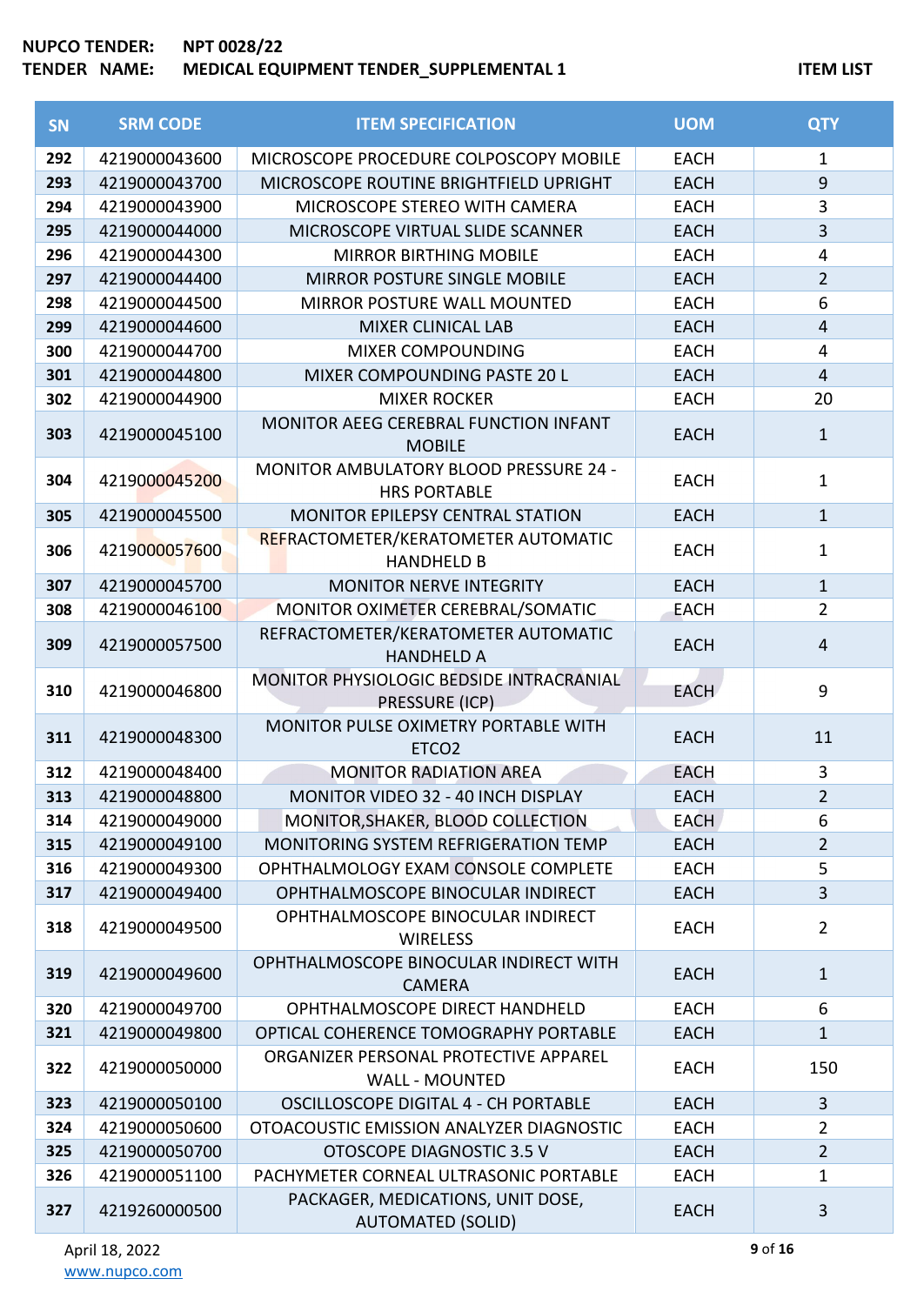| SN  | <b>SRM CODE</b> | <b>ITEM SPECIFICATION</b>                            | <b>UOM</b>  | <b>QTY</b>     |
|-----|-----------------|------------------------------------------------------|-------------|----------------|
| 328 | 4219000051300   | PACKAGING SYSTEM MEDS UNIT DOSE TWIN<br><b>SOLID</b> | <b>EACH</b> | $\overline{3}$ |
| 329 | 4219000051400   | PACKAGING SYSTEM MEDS UNIT DOSE WET                  | <b>EACH</b> | 3              |
| 330 | 4219000051500   | PAN SPLINT PHYSICAL THERAPY WITH CART                | <b>EACH</b> | $\overline{2}$ |
| 331 | 4219000051600   | PASS - THROUGH BOX - WINDOW CLEAN ROOM               | <b>EACH</b> | 3              |
| 332 | 4219000051700   | PERCUSSOR CHEST RESPIRATORY THERAPY                  | <b>EACH</b> | 12             |
| 333 | 4219000051800   | PH METER COUNTERTOP                                  | <b>EACH</b> | 3              |
| 334 | 4219000051900   | PHACOEMULSIFICATION SYSTEM ANTERIOR                  | <b>EACH</b> | 1              |
| 335 | 4219000052100   | PHOROPTER REFRACTOR AUTOMATIC                        | <b>EACH</b> | $\overline{2}$ |
| 336 | 4219000052200   | PHOROPTER REFRACTOR MANUAL                           | <b>EACH</b> | $\overline{3}$ |
| 337 | 4219000052300   | PHOTOMETER AEROSOL DIGITAL                           | <b>EACH</b> | $\mathbf{1}$   |
| 338 | 4219000052400   | PHOTOMETER HANDHELD                                  | <b>EACH</b> | $\overline{7}$ |
| 339 | 4219000052500   | PIPETTE SYSTEM AUTOMATIC                             | <b>EACH</b> | $\mathbf{1}$   |
| 340 | 4111173700100   | ENDOSCOPE, GASTROSCOPE, VIDEO,<br>ADULT/PEDIATRIC    | <b>EACH</b> | $\mathbf{1}$   |
| 341 | 4219000052700   | POWER SUPPLY DC                                      | <b>EACH</b> | $\overline{3}$ |
| 342 | 4219000052800   | POWER SUPPLY DC 30 V                                 | <b>EACH</b> | $\mathbf 1$    |
| 343 | 4219000052900   | POWER SUPPLY ELECTROPHORESIS                         | <b>EACH</b> | $\mathbf{1}$   |
| 344 | 4219000053000   | <b>PRINTER SYSTEM MEDICATION LABEL COLOR</b>         | <b>EACH</b> | 22             |
| 345 | 4219000053200   | PRISM BAR HORIZONTAL AND VERTICAL SET                | <b>EACH</b> | 5              |
| 346 | 4219000053300   | PROCESSOR STEM CELL SYSTEM                           | <b>EACH</b> | $\overline{2}$ |
| 347 | 4219000053800   | PROCESSOR STEM CELL                                  | <b>EACH</b> | $\overline{2}$ |
| 348 | 4219000054100   | PULLEY SYSTEM VERTICAL DUAL COLUMN WALL              | <b>EACH</b> | 3              |
|     |                 | <b>MOUNT</b>                                         |             |                |
| 349 | 4219000054200   | PULMONARY FUNCTION TESTING SYSTEM<br><b>GENERAL</b>  | <b>EACH</b> | $\mathbf{1}$   |
| 350 | 4219000054300   | PULSE OXIMETER FINGERTIP WIRELESS                    | <b>EACH</b> | 14             |
| 351 | 4219000054400   | PULSE OXIMETER HANDHELD                              | <b>EACH</b> | 50             |
| 352 | 4219000054500   | PUMP BREAST GENERAL WITH TROLLEY                     | <b>EACH</b> | 48             |
| 353 | 4219000054600   | PUMP EGG COLLECTION IVF                              | <b>EACH</b> | $\overline{2}$ |
| 354 | 4219000054800   | PUMP FLUID DISPENSING                                | <b>EACH</b> | 5              |
| 355 | 4219000054900   | PUMP FLUSHING ENDOSCOPE                              | <b>EACH</b> | $\mathbf{1}$   |
| 356 | 4219000055100   | PUMP INFUSION RAPID MOBILE                           | <b>EACH</b> | 15             |
| 357 | 4219000055400   | PUMP SUCTION/ASPIRATOR ENDOSCOPIC                    | <b>EACH</b> | $\overline{2}$ |
| 358 | 4219000055500   | PUMP SUCTION/ASPIRATOR PORTABLE                      | <b>EACH</b> | 103            |
| 359 | 4219000055600   | PUMP SUCTION/ASPIRATOR SURGICAL MOBILE               | <b>EACH</b> | 12             |
| 360 | 4219000055700   | PUMP SUCTION/ASPIRATOR UTERINE MOBILE                | <b>EACH</b> | 3              |
| 361 | 4219000055800   | PUMP SUCTION/IRRIGATION LAPAROSCOPY                  | <b>EACH</b> | 4              |
| 362 | 4219000055900   | <b>PUPILLOMETER GAUGE</b>                            | <b>EACH</b> | 2              |
| 363 | 4219000056000   | <b>PUPILOMETER</b>                                   | <b>EACH</b> | $\mathbf{1}$   |
| 364 | 4219000056100   | RACK APRON MOBILE 10 PIVOTED ARMS                    | <b>EACH</b> | 15             |
| 365 | 4219000056200   | RACK APRON MOBILE 5 PIVOTED ARMS                     | <b>EACH</b> | 1              |
| 366 | 4219000056300   | RACK APRON WALL MOUNT                                | <b>EACH</b> | 15             |
| 367 | 4219000056400   | RACK CRUTCH/CANE/WALKER                              | <b>EACH</b> | $\overline{2}$ |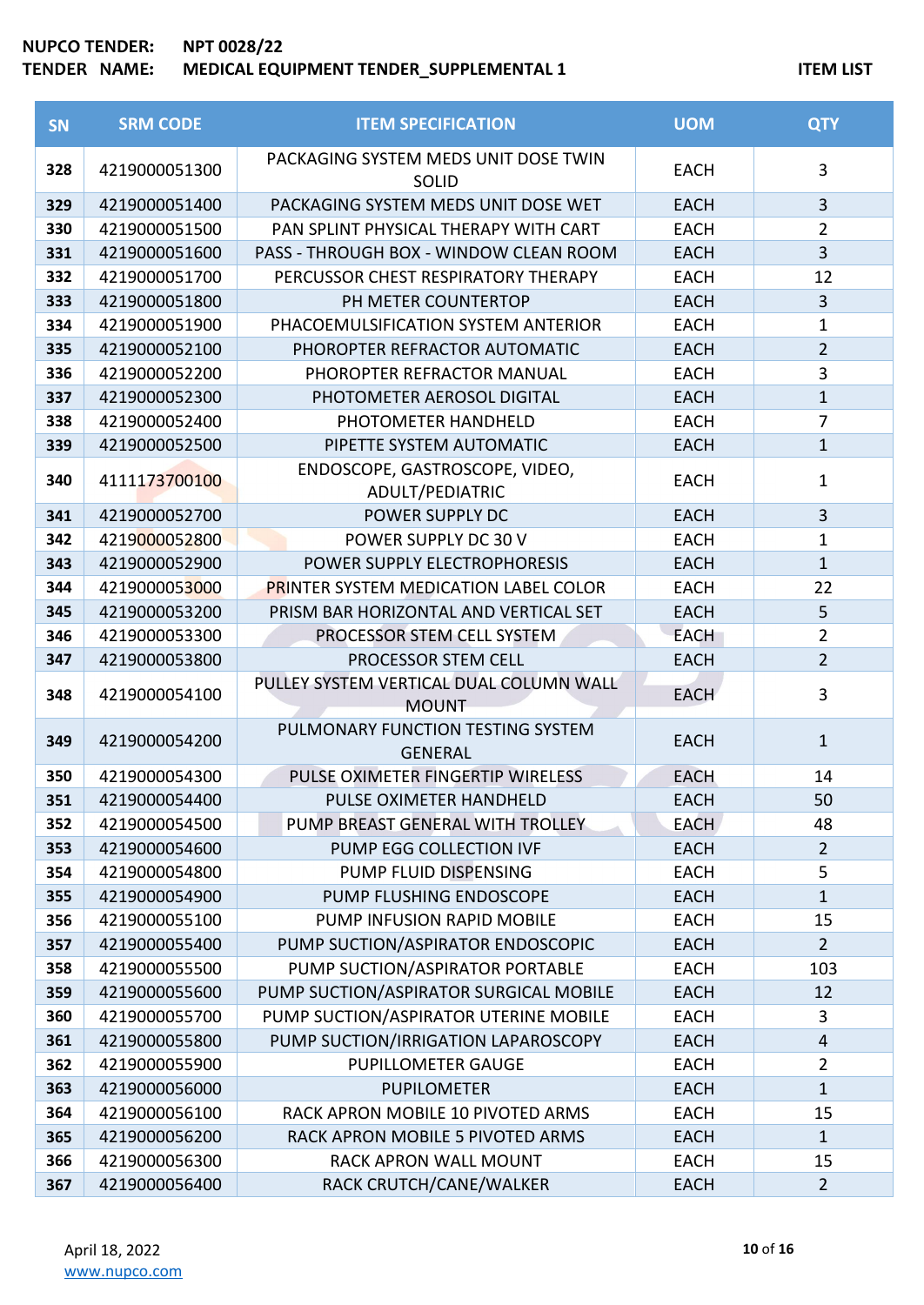| <b>SN</b> | <b>SRM CODE</b> | <b>ITEM SPECIFICATION</b>                                             | <b>UOM</b>  | <b>QTY</b>     |
|-----------|-----------------|-----------------------------------------------------------------------|-------------|----------------|
| 368       | 4219000056500   | RACK EXERCISE BALL FLOOR WITH BALLS (SET OF<br>7 BALLS)               | <b>EACH</b> | $\overline{2}$ |
| 369       | 4219000056700   | <b>RACK STERILE WRAP MOBILE</b>                                       | <b>EACH</b> | $\overline{3}$ |
| 370       | 4219000056800   | <b>RACK WEIGHTS FLOOR</b>                                             | <b>EACH</b> | $\overline{2}$ |
| 371       | 4219000056900   | RADIOMETER PHOTOTHERAPY                                               | <b>EACH</b> | $\overline{2}$ |
| 372       | 4219000057200   | RECORDER DATA ENDOSCOPIC WITH/ REVIEWITH<br><b>STATION</b>            | <b>EACH</b> | $\mathbf{1}$   |
| 373       | 4219000057400   | REFRACTOMETER/ KERATOMETER AUTOMATIC                                  | <b>EACH</b> | $\overline{2}$ |
| 374       | 4219000057700   | REFRIGERATOR FREEZER LABORATORY 340 - 80 L                            | <b>EACH</b> | $\overline{2}$ |
| 375       | 4219000057800   | REFRIGERATOR BLOOD BANK 1 DOOR 11 CU FT<br>120 - 150 BAGS             | <b>EACH</b> | $9$            |
| 376       | 4219000057900   | REFRIGERATOR BLOOD BANK 1 DOOR 21 CU FT<br><b>360 BAGS</b>            | <b>EACH</b> | 11             |
| 377       | 4219000058000   | REFRIGERATOR LAB/PHARMACY UNDERCOUNTER                                | <b>EACH</b> | 76             |
| 378       | 4219000058100   | REFRIGERATOR LABORATORY 1 DOOR 25 CU FT                               | <b>EACH</b> | 32             |
| 379       | 4219000058200   | REFRIGERATOR LABORATORY 2 DOOR 50 CU FT                               | <b>EACH</b> | $\overline{9}$ |
| 380       | 4219000058300   | <b>REFRIGERATOR LABORATORY OPEN - FRONT 5 CU</b><br>- FT              | <b>EACH</b> | $\overline{7}$ |
| 381       | 4219000058400   | REFRIGERATOR LEAD LINED UNDERCOUNTER                                  | <b>EACH</b> | $\overline{2}$ |
| 382       | 4219000058600   | REFRIGERATOR PHARMACEUTICAL SLIDING DOOR<br><b>17 CU FT</b>           | <b>EACH</b> | 74             |
| 383       | 4219000058700   | REFRIGERATOR PHARMACEUTICAL SWING DOOR<br>12 CU FT                    | <b>EACH</b> | 71             |
| 384       | 4219000058800   | REFRIGERATOR PHARMACY 150 L                                           | <b>EACH</b> | $\mathbf{1}$   |
| 385       | 4219000058900   | REFRIGERATOR UPRIGHT PHARMACY 20 CU FT                                | <b>EACH</b> | $\mathbf{1}$   |
| 386       | 4219000059000   | REGULATOR SUCTION INTERMITTENT/<br>CONTINUOUS LOW - FLOW 0 - 160 MMHG | <b>EACH</b> | 213            |
| 387       | 4219000059100   | <b>REGULATOR SUCTION</b><br>INTERMITTENT/CONTINUOUS                   | <b>EACH</b> | 1000           |
| 388       | 4219000059200   | <b>REGULATOR SUCTION</b><br>INTERMITTENT/CONTINUOUS NEONATAL          | <b>EACH</b> | 225            |
| 389       | 4219000059300   | <b>REGULATOR SUCTION MRI</b>                                          | <b>EACH</b> | 6              |
| 390       | 4219000059400   | <b>REGULATOR SUCTION SURGICAL HIGH - FLOW</b><br><b>700 MMHG</b>      | <b>EACH</b> | 56             |
| 391       | 4219000059500   | RESPIRATION ASSIST UNIT HIGH - FLOWITH NASAL<br><b>THERAPY</b>        | <b>EACH</b> | 22             |
| 392       | 4219000059600   | RESUSCITATOR INFANT STANDALONE                                        | <b>EACH</b> | 13             |
| 393       | 4219000059700   | RETINOSCOPE STREAK POCKET                                             | <b>EACH</b> | 6              |
| 394       | 4219000059800   | RETINOSCOPE STREAK POCKET WITH CHARGER                                | <b>EACH</b> | $\overline{2}$ |
| 395       | 4219000059900   | <b>ROCKER SHAKER</b>                                                  | <b>EACH</b> | $\overline{4}$ |
| 396       | 4219000060000   | ROLLS THERAPY SET WITH/ RACK                                          | <b>EACH</b> | $\overline{2}$ |
| 397       | 4219000060200   | <b>SAFE LEAD LINED</b>                                                | <b>EACH</b> | $\mathbf{1}$   |
| 398       | 4219000060400   | SCALE CLINICAL ADULT DIGITAL FLOOR WITH<br><b>HEIGHT MEASUREMENT</b>  | <b>EACH</b> | 95             |
| 399       | 4219000060500   | SCALE CLINICAL ADULT WHEELCHAIR                                       | <b>EACH</b> | $\overline{2}$ |
| 400       | 4219000060600   | <b>SCALE FLOOR PLATFORM</b>                                           | <b>EACH</b> | $\overline{7}$ |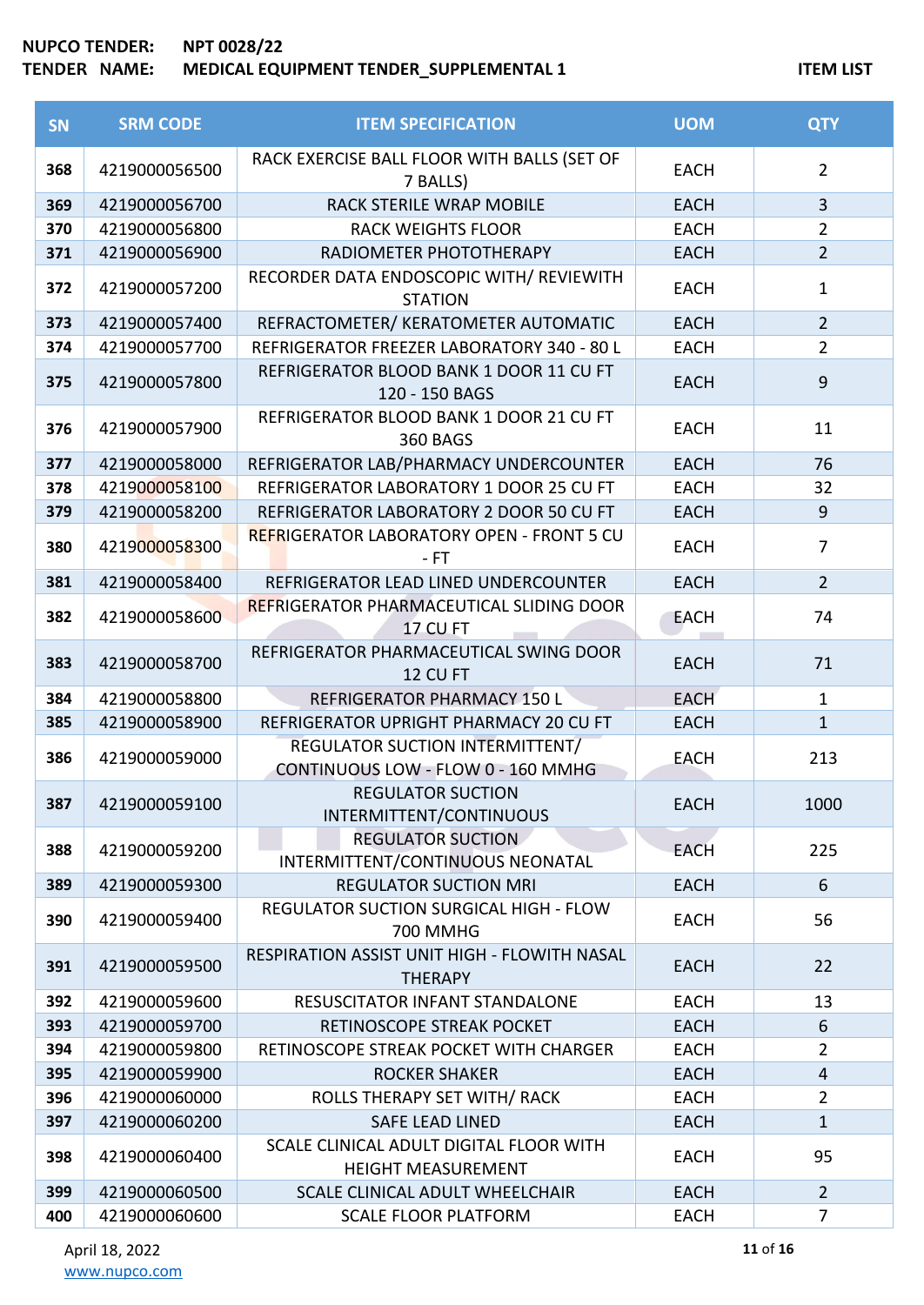| <b>SN</b> | <b>SRM CODE</b> | <b>ITEM SPECIFICATION</b>                                    | <b>UOM</b>  | <b>QTY</b>     |
|-----------|-----------------|--------------------------------------------------------------|-------------|----------------|
| 401       | 4219000060700   | <b>SCALE INFANT WITH CART</b>                                | <b>EACH</b> | 53             |
| 402       | 4219000060800   | SCALPEL HARMONIC WITH CART                                   | <b>EACH</b> | 4              |
| 403       | 4219000060900   | SCANNER CT WHOLE - BODY INTRA - OPERATIVE<br><b>MOBILE</b>   | <b>EACH</b> | $\mathbf{1}$   |
| 404       | 4219000061000   | <b>SCREEN PRIVACY 3 PANEL MOBILE</b>                         | <b>EACH</b> | $\overline{2}$ |
| 405       | 4219000061400   | <b>SEALER TUBE HANDHELD</b>                                  | <b>EACH</b> | $\overline{2}$ |
| 406       | 4219000061600   | <b>SHAKER PLATE</b>                                          | <b>EACH</b> | $\mathbf{1}$   |
| 407       | 4219000061700   | SHAKER PLATE TEMPERATURE CONTROLLED                          | <b>EACH</b> | $\overline{2}$ |
| 408       | 4219000062100   | SHARPS DISPOSAL LEAD LINED                                   | <b>EACH</b> | 6              |
| 409       | 4219000062200   | SHARPS DISPOSAL LEAD LINED PET                               | <b>EACH</b> | $\overline{3}$ |
| 410       | 4219000062500   | SHELVING UNIT WIRE CHROME 72 IN                              | <b>EACH</b> | 748            |
| 411       | 4219000062600   | SHELVING UNIT WIRE STAINLESS STEEL 48 IN 5<br><b>SHELVES</b> | <b>EACH</b> | 30             |
| 412       | 4219000062700   | SHELVING UNIT WIRE STAINLESS STEEL 60 IN 5<br><b>SHELVES</b> | <b>EACH</b> | 149            |
| 413       | 4219000062800   | <b>SHELVING BINS FLOOR</b>                                   | <b>EACH</b> | 9              |
| 414       | 4219000062900   | SHELVING WIRE CHROME 48 IN 5 TIER                            | <b>EACH</b> | 12             |
| 415       | 4219000063000   | SHIELD LEAD MOBILE                                           | <b>EACH</b> | 6              |
| 416       | 4219000063200   | SHIELDS LEAD BENCHTOP L - BLOCK A                            | <b>EACH</b> | 3              |
| 417       | 4219000063400   | <b>SHIELDS LEAD BRICK</b>                                    | <b>EACH</b> | $\overline{3}$ |
| 418       | 4219000063500   | SHIELDS LEAD RADIOISOTOPE HANDLING TOOLS<br>PET SET          | <b>EACH</b> | $\overline{2}$ |
| 419       | 4219000063600   | SHIELDS LEAD RADIOISOTOPE HANDLING TOOLS<br><b>SET</b>       | <b>EACH</b> | $\overline{3}$ |
| 420       | 4219000063800   | SHIELDS X - RAY APRONS HALF-LENGTH SET                       | <b>EACH</b> | 10             |
| 421       | 4219000063900   | SHIELDS X - RAY APRONS/COLLARS WRAP -<br><b>AROUND SET</b>   | <b>EACH</b> | 16             |
| 422       | 4219000064000   | SHIELDS X - RAY APRONS - COLLARS FULL-LENGTH<br><b>SET</b>   | <b>EACH</b> | $\overline{7}$ |
| 423       | 4219000064100   | SHIELDS X - RAY GONAD SET                                    | <b>EACH</b> | 9              |
| 424       | 4219000064200   | SHIELDS X - RAY THYROID SET                                  | <b>EACH</b> | 3              |
| 425       | 4219000064300   | SHIELDS X - RAY VEST AND SKIRT SET                           | <b>EACH</b> | 8              |
| 426       | 4219000064400   | <b>SHIPPER DRY</b>                                           | <b>EACH</b> | $\overline{2}$ |
| 427       | 4219000064500   | <b>SIMULATOR SYSTEM BABY</b>                                 | <b>EACH</b> | $\mathbf{1}$   |
| 428       | 4219000064600   | SIMULATOR PATIENT NIBP                                       | <b>EACH</b> | 3              |
| 429       | 4219000064700   | SIMULATOR PATIENT VITAL SIGNS                                | <b>EACH</b> | 5              |
| 430       | 4219000064800   | SIMULATOR PATIENT VITAL SIGNS ADVANCED                       | <b>EACH</b> | 3              |
| 431       | 4219000064900   | SIMULATOR PULSE OXIMETRY                                     | <b>EACH</b> | $\overline{3}$ |
| 432       | 4219000065000   | SLIDE STAINER, BENCHTOP                                      | <b>EACH</b> | 3              |
| 433       | 4219000065200   | SLIT LAMP WITH TONOMETER AND STAND                           | <b>EACH</b> | $\mathbf{1}$   |
| 434       | 4219000065300   | SLIT LAMP WITH TONOMETER CONSOLE -<br><b>MOUNTED</b>         | <b>EACH</b> | 5              |
| 435       | 4219000065400   | SMOKE EVACUATION SYSTEM SURGICAL                             | <b>EACH</b> | 29             |
| 436       | 4219000065500   | SPECTROMETER FLUORESCENCE COMPACT WITH<br><b>WORKSTATION</b> | <b>EACH</b> | $\overline{2}$ |
| 437       | 4219000065600   | <b>SPECTROPHOTOMETER</b>                                     | <b>EACH</b> | $\overline{2}$ |

of **16**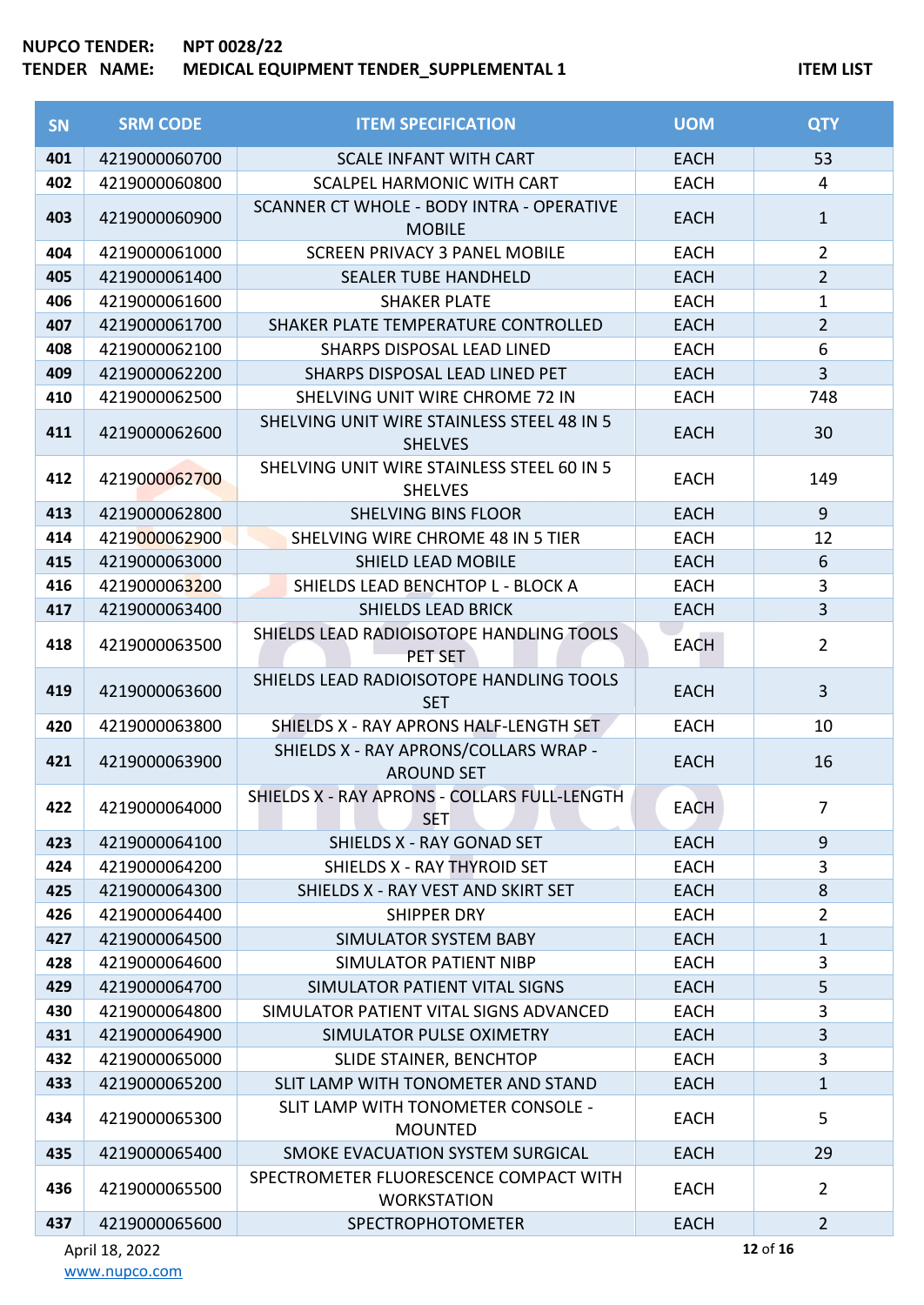# **NUPCO TENDER: NPT 0028/22**

# **TENDER NAME: MEDICAL EQUIPMENT TENDER\_SUPPLEMENTAL 1 ITEM LIST**

| <b>SN</b> | <b>SRM CODE</b> | <b>ITEM SPECIFICATION</b>                                    | <b>UOM</b>  | <b>QTY</b>     |
|-----------|-----------------|--------------------------------------------------------------|-------------|----------------|
| 438       | 4219000065700   | SPEECH THERAPY SYSTEM                                        | <b>EACH</b> | $\overline{2}$ |
| 439       | 4219000065800   | SPHYGMOMANOMETER ANEROID HEADWALL -<br><b>MOUNTED</b>        | <b>EACH</b> | 61             |
| 440       | 4219000065900   | SPHYGMOMANOMETER ANEROID MOBILE                              | <b>EACH</b> | 24             |
| 441       | 4219000066000   | SPHYGMOMANOMETER ANEROID WALL<br><b>MOUNTED A</b>            | <b>EACH</b> | 6              |
| 442       | 4219000066200   | SPIROMETER PULMONARY FUNCTION                                | <b>EACH</b> | $\mathbf{1}$   |
| 443       | 4219000066300   | STADIOMETERS CHILDREN DIGITAL                                | <b>EACH</b> | $\overline{4}$ |
| 444       | 4219000066400   | STAINER SLIDE AUTOMATED COUNTERTOP                           | <b>EACH</b> | $\mathbf{1}$   |
| 445       | 4219000066500   | <b>STAIRS TRAINING CONVERTIBLE</b><br><b>CORNER/STRAIGHT</b> | <b>EACH</b> | 3              |
| 446       | 4219000066600   | <b>STAND BASIN SINGLE</b>                                    | <b>EACH</b> | 22             |
| 447       | 4219000066700   | <b>STAND BASIN SINGLE HEATED</b>                             | <b>EACH</b> | 25             |
| 448       | 4219000066800   | STAND EQUIPMENT SUCTION CANISTERS WITH<br><b>REGULATOR</b>   | <b>EACH</b> | 56             |
| 449       | 4219000067000   | STAND MAYO FOOT - OPERATED                                   | <b>EACH</b> | 123            |
| 450       | 4219000067100   | STAND MAYO MRI 16 X 21 IN                                    | <b>EACH</b> | $\mathbf{1}$   |
| 451       | 4219000067200   | STAND MAYO PNEUMATIC 40 X 60 CM TRAY                         | <b>EACH</b> | 123            |
| 452       | 4219000067300   | STAND MAYO PNEUMATIC 50 X 70 CM TRAY                         | <b>EACH</b> | 13             |
| 453       | 4219000067400   | <b>STANDER PRONE</b>                                         | <b>EACH</b> | $\overline{2}$ |
| 454       | 4219000067500   | STANDING FRAME ADULT MODULAR                                 | <b>EACH</b> | $\mathbf 1$    |
| 455       | 4219000067600   | STEREOTACTIC ROBOTIC SYSTEM NEUROLOGICAL                     | <b>EACH</b> | $\mathbf{1}$   |
| 456       | 4219000067700   | STERILE CONNECTING DEVICE TUBING                             | <b>EACH</b> | 6              |
| 457       | 4219000067800   | <b>STIMULATOR MUSCLE</b>                                     | <b>EACH</b> | $\overline{3}$ |
| 458       | 4219000067900   | STIMULATOR MUSCLE HANDHELD 2 - CH                            | <b>EACH</b> | $\overline{7}$ |
| 459       | 4219000068400   | STIRRER MAGNETIC HOTPLATE B                                  | <b>EACH</b> | 3              |
| 460       | 4219000068200   | STIMULATOR VISUAL ELECTROPHYSIOLOGY/ERG<br><b>MOBILE</b>     | <b>EACH</b> | $\mathbf{1}$   |
| 461       | 4219000068300   | STIRRER MAGNETIC HOTPLATE A                                  | <b>EACH</b> | $\mathbf{1}$   |
| 462       | 4219000068500   | STOOL EXAM NO BACK PNEUMATIC 22 TO 29 IN                     | <b>EACH</b> | 286            |
| 463       | 4219000068600   | STOOL EXAM NO - BACK PNEUMATIC 18 TO 24 IN                   | <b>EACH</b> | 284            |
| 464       | 4219000068700   | STOOL EXAM WITH BACKREST PNEUMATIC                           | <b>EACH</b> | 20             |
| 465       | 4219000068800   | STOOL HIGH WITH BACKREST                                     | <b>EACH</b> | $\overline{4}$ |
| 466       | 4219000069000   | STOOL LABORATORY HIGH WITH BACK NO ARM<br><b>REST</b>        | <b>EACH</b> | 217            |
| 467       | 4219000069100   | STOOL LABORATORY LOW - HEIGHT WITH BACK<br>AND ARM REST      | <b>EACH</b> | 227            |
| 468       | 4219000069200   | <b>STOOL STEP CHROME</b>                                     | <b>EACH</b> | 273            |
| 469       | 4219000069300   | STOOL STEP PHYSICAL THERAPY NESTED SET OF 4                  | <b>EACH</b> | $\overline{3}$ |
| 470       | 4219000069400   | STOOL STEP STAINLESS STEEL 12 IN HIGH                        | <b>EACH</b> | 31             |
| 471       | 4219000069500   | STOOL STEP STAINLESS STEEL 5 IN HIGH                         | <b>EACH</b> | 47             |
| 472       | 4219000069600   | STOOL STEP STAINLESS STEEL 8 IN HIGH                         | <b>EACH</b> | 51             |
| 473       | 4219000069700   | STOOL SURGEON MOTORIZED W - BACKREST                         | <b>EACH</b> | $\overline{3}$ |
| 474       | 4219000069800   | STOOL SURGEON WITH BACKREST                                  | <b>EACH</b> | 61             |
| 475       | 4219000070000   | STRETCHER COLLAPSIBLE EMS                                    | <b>EACH</b> | 3              |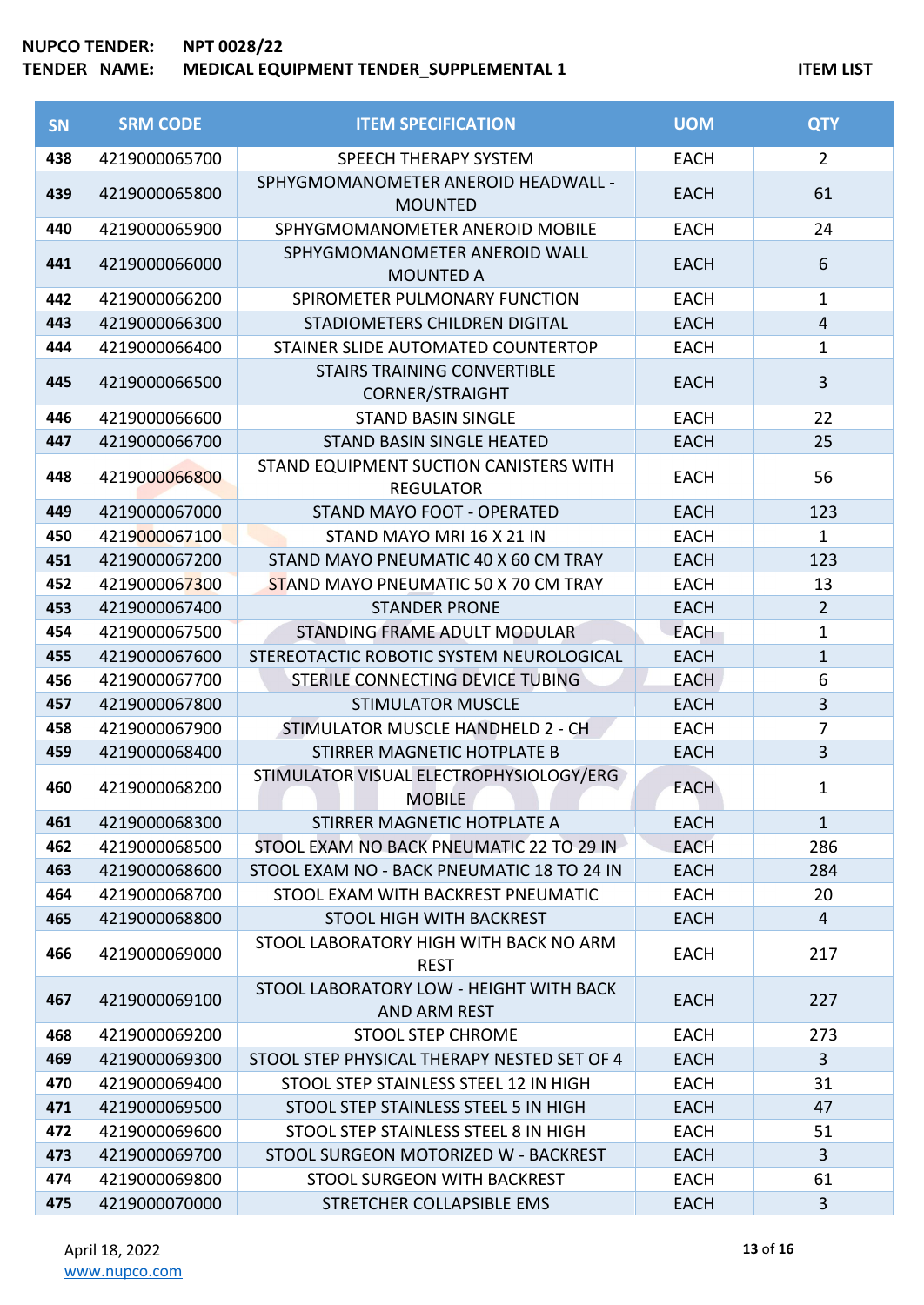| SN  | <b>SRM CODE</b> | <b>ITEM SPECIFICATION</b>                                     | <b>UOM</b>  | <b>QTY</b>     |
|-----|-----------------|---------------------------------------------------------------|-------------|----------------|
| 476 | 4219000070300   | STRETCHER PROCEDURE OB/GYN                                    | <b>EACH</b> | 72             |
| 477 | 4219000070400   | <b>STRETCHER TRANSPORT MRI</b>                                | <b>EACH</b> | 8              |
| 478 | 4219000070500   | STRETCHER TRAUMA/ SURGERY                                     | <b>EACH</b> | 17             |
| 479 | 4219000070600   | STRETCHER/CRIB TRANSPORT                                      | <b>EACH</b> | 28             |
| 480 | 4219000070700   | <b>STRIPPER TUBE</b>                                          | <b>EACH</b> | $\overline{2}$ |
| 481 | 4219000070800   | STRIPPER TUBE BLOOD BATTERY - OPERATED                        | <b>EACH</b> | $\overline{2}$ |
| 482 | 4219000070900   | STROBOSCOPY SYSTEM LARYGEAL VIDEO MOBILE                      | <b>EACH</b> | $\mathbf{1}$   |
| 483 | 4219000071100   | SUSPENSION CAGE WITH ACCESSORIES                              | <b>EACH</b> | $\overline{2}$ |
| 484 | 4219000071200   | SWALLOWING EXAMINATION SYSTEM MOBILE                          | <b>EACH</b> | $\mathbf{1}$   |
| 485 | 4219000071300   | <b>SWING HAMMOCK</b>                                          | <b>EACH</b> | $\mathbf{1}$   |
| 486 | 4219000071400   | <b>TABLE ANTIVIBRATION</b>                                    | <b>EACH</b> | $\overline{2}$ |
| 487 | 4219000071500   | <b>TABLE CASTING PEDIATRICS</b>                               | <b>EACH</b> | $\overline{3}$ |
| 488 | 4219000071600   | TABLE EXAM ECHOCARDIOGRAPHY                                   | <b>EACH</b> | 3              |
| 489 | 4219000071700   | TABLE EXAM ULTRASOUND OB/GYNE                                 | <b>EACH</b> | 18             |
| 490 | 4219000071800   | TABLE EXAM/ TREATMENT PEDIATRIC                               | <b>EACH</b> | $\overline{2}$ |
| 491 | 4219000071900   | TABLE EXAM/TREATMENT BOBATH                                   | <b>EACH</b> | 5              |
| 492 | 4219000072000   | TABLE EXAM/TREATMENT HI - LOW                                 | <b>EACH</b> | 118            |
| 493 | 4219000072100   | TABLE EXAM/TREATMENT HI - LOW PHYSICAL<br><b>THERAPY</b>      | <b>EACH</b> | $\overline{3}$ |
| 494 | 4219000072200   | TABLE EXAM/TREATMENT TILT STANDING                            | <b>EACH</b> | 3              |
| 495 | 4219000072300   | TABLE HAND THERAPY MULTIPURPOSE TILTING<br><b>TOP</b>         | <b>EACH</b> | $\overline{3}$ |
| 496 | 4219000072400   | <b>TABLE INSTRUMENT 30 INCH</b>                               | <b>EACH</b> | 27             |
| 497 | 4219000072500   | <b>TABLE INSTRUMENT 36 INCH</b>                               | <b>EACH</b> | 107            |
| 498 | 4219000072700   | TABLE INSTRUMENT 48 INCH B                                    | <b>EACH</b> | 51             |
| 499 | 4219000072600   | TABLE INSTRUMENT 48 INCH A                                    | <b>EACH</b> | $6\,$          |
| 500 | 4219000072800   | <b>TABLE INSTRUMENT 60 INCH</b>                               | <b>EACH</b> | 17             |
| 501 | 4219000072900   | TABLE INSTRUMENT HEATED TOP 30 INCH                           | <b>EACH</b> | 8              |
| 502 | 4219000073000   | TABLE INSTRUMENT WITH SHELF 20 IN                             | <b>EACH</b> | 92             |
| 503 | 4219000073100   | <b>TABLE MICROSCOPE ANTIVIBRATION</b>                         | <b>EACH</b> | 3              |
| 504 | 4219000073300   | TABLE SURGICAL CERVICAL/SPINAL JACKSON                        | <b>EACH</b> | 3              |
| 505 | 4219000073700   | <b>TABLE SURGICAL SPINAL</b>                                  | <b>EACH</b> | $\overline{2}$ |
| 506 | 4219000074000   | <b>TABLE WORK STAINLESS 36 INCH</b>                           | <b>EACH</b> | 1              |
| 507 | 4219000074100   | <b>TABLE WORK STAINLESS 72 INCH</b>                           | <b>EACH</b> | 15             |
| 508 | 4219000074200   | THAWING UNIT PLASMA MICROWAVE                                 | <b>EACH</b> | $\mathbf{1}$   |
| 509 | 4219000074300   | THERAPY UNIT COMBINATION ULTRASOUND/<br><b>ELECTROTHERAPY</b> | <b>EACH</b> | $\overline{2}$ |
| 510 | 4219000074400   | THERAPY UNIT INTERFERENTIAL WITH/ CART                        | <b>EACH</b> | $\mathbf{1}$   |
| 511 | 4219000074600   | THERMAL CYCLER PCR                                            | <b>EACH</b> | $\mathbf{1}$   |
| 512 | 4219000074700   | THERMAL CYCLER REAL - TIME PCR                                | <b>EACH</b> | $\mathbf 1$    |
| 513 | 4219000074900   | <b>TIMER 3 CHANNEL TRACEABLE</b>                              | <b>EACH</b> | 23             |
| 514 | 4219000075100   | <b>TISSUE PROCESSOR AUTOMATED EM</b>                          | <b>EACH</b> | $\mathbf{1}$   |
| 515 | 4219000075200   | TISSUE PROCESSOR AUTOMATED MICROWAVE                          | <b>EACH</b> | $\mathbf{1}$   |
| 516 | 4219000075300   | TISSUE SEALING SYSTEM RF WITH CART                            | <b>EACH</b> | $\overline{2}$ |
| 517 | 4219000075400   | <b>TONOMETER HANDHELD</b>                                     | <b>EACH</b> | 5              |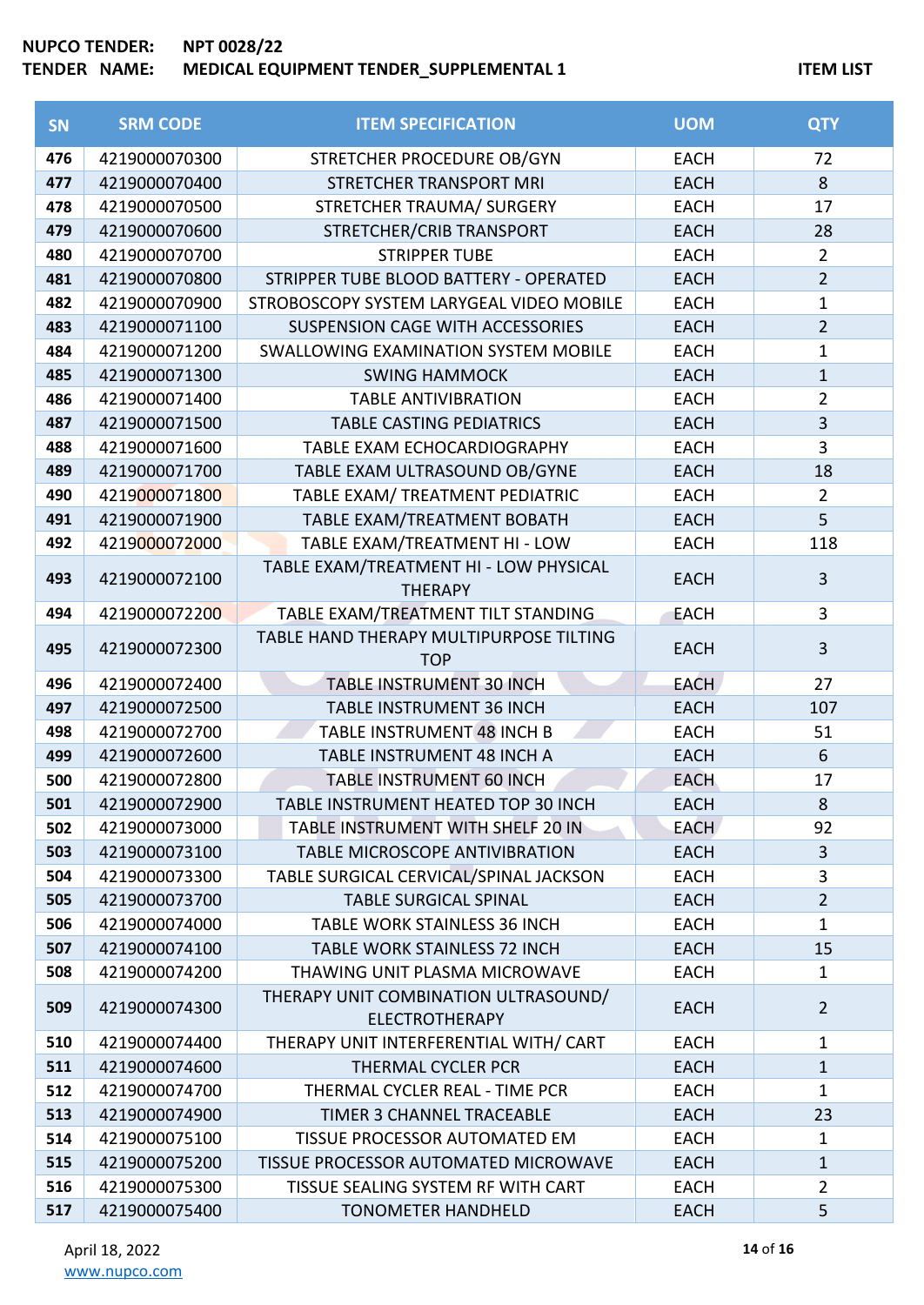| SN         | <b>SRM CODE</b>                | <b>ITEM SPECIFICATION</b>                                               | <b>UOM</b>                 | <b>QTY</b>                     |
|------------|--------------------------------|-------------------------------------------------------------------------|----------------------------|--------------------------------|
| 518        | 4219000075600                  | <b>TOOLKIT ELECTRONIC REPAIRS</b>                                       | <b>EACH</b>                | 25                             |
| 519        | 4219000075900                  | TOURNIQUET DUAL CHANNEL DIGITAL WITH<br><b>STAND</b>                    | <b>EACH</b>                | 3                              |
| 520        | 4219000076000                  | TRAMPOLINE REBOUNDER EXERCISE SYSTEM<br>WITH GEL BALL SET               | <b>EACH</b>                | $\overline{2}$                 |
| 521        | 4219000076200                  | TRANSILLUMINATOR FIBEROPTIC                                             | <b>EACH</b>                | $6\,$                          |
| 522        | 4219000076300                  | <b>TRANSILLUMINATOR NEONATAL</b><br>PNEUMOTHORAX                        | <b>EACH</b>                | $\boldsymbol{9}$               |
| 523        | 4219000076500                  | <b>TREADMILL WITH GAIT TRAINING</b>                                     | <b>EACH</b>                | $\mathbf{1}$                   |
| 524        | 4219000076600                  | TRIAL FRAME SETS ADULT AND PEDS EYE                                     | <b>EACH</b>                | 5                              |
| 525        | 4219000076700                  | TRIAL LENS SET EYE WITH TRIAL FRAMES                                    | <b>EACH</b>                | 6                              |
| 526        | 4219000076800                  | <b>TRICYCLE</b>                                                         | <b>EACH</b>                | $\mathbf{1}$                   |
| 527        | 4219000076900                  | TUBE SEALER ULTRASONIC STRAWS ANDROLOGY                                 | <b>EACH</b>                | $\mathbf{1}$                   |
| 528        | 4219000077000                  | TYMPANOMETER MIDDLE EAR ANALYZER                                        | <b>EACH</b>                | $\overline{2}$                 |
| 529        | 4219000077100                  | ULTRAMICROTOME COUNTERTOP WITH<br><b>CYROCHAMBER</b>                    | <b>EACH</b>                | $\overline{2}$                 |
| 530        | 4219000077200                  | ULTRASOUND IMAGING OPHTHALMIC A/B SCAN                                  | <b>EACH</b>                | $\overline{2}$                 |
| 531        | 4219000077700                  | ULTRASOUND, IMAGING, ADVANCED, MATERNAL<br>FETAL, 3D-4D                 | <b>EACH</b>                | 10                             |
| 532        | 4219000077800                  | ULTRASOUND IMAGING ADVANCED MATERNAL<br>FETAL 4 D                       | <b>EACH</b>                | $\overline{7}$                 |
| 533        | 4219000080000                  | <b>VENTILATOR TRANSPORT A</b>                                           | <b>EACH</b>                | 5                              |
| 534        | 4219000078900                  | VEHICLE AMBULANCE TYPE II EQUIPPED                                      | <b>EACH</b>                | $\overline{2}$                 |
| 535        | 4219000079000                  | VEHICLE AMBULANCE TYPE III EQUIPPED                                     | <b>EACH</b>                | $\mathbf{1}$                   |
| 536        | 4219000079100                  | VENTILATOR ADULT/ PEDIATRIC CRITICAL CARE                               | <b>EACH</b>                | 45                             |
| 537        | 4219000079300                  | VENTILATOR CPAP/ BIPAP NON - INVASIVE<br><b>INFANT</b>                  | <b>EACH</b>                | 12                             |
| 538        | 4219000079400                  | VENTILATOR CPAP/BIPAP AUTO SLEEP APNEA                                  | <b>EACH</b>                | 12                             |
| 539        | 4219000079500                  | VENTILATOR CPAP/BIPAP SLEEP THERAPY                                     | <b>EACH</b>                | 5                              |
| 540        | 4219000079600                  | VENTILATOR INFANT/ NEONATAL HIGH<br><b>FREQUENCY</b>                    | <b>EACH</b>                | 15                             |
| 541        | 4219000079700                  | <b>VENTILATOR NEONATAL CRITICAL CARE</b>                                | <b>EACH</b>                | 55                             |
| 542        | 4219000079800                  | <b>VENTILATOR NON - INVASIVE ADVANCED</b>                               | <b>EACH</b>                | 8                              |
| 543        | 4219000080100                  | <b>VENTILATOR TRANSPORT B</b>                                           | <b>EACH</b>                | $\overline{2}$                 |
| 544        | 4219000080200                  | <b>VENTILATOR TRANSPORT C</b>                                           | <b>EACH</b>                | 5                              |
| 545        | 4219000080300                  | <b>VIEWER AGGLUTINATION</b>                                             | <b>EACH</b>                | 6                              |
| 546<br>547 | 4219000080400<br>4219000080500 | VISUAL REINFORCED AUDIOMETRY - COR SYSTEM<br><b>WALKER GAIT TRAINER</b> | <b>EACH</b><br><b>EACH</b> | $\overline{2}$<br>$\mathbf{1}$ |
| 548        | 4219000080600                  | <b>WARMER BOTTLE NEONATAL</b>                                           | <b>EACH</b>                | 15                             |
| 549        | 4219000080700                  | <b>WARMER CONTRAST MEDIA</b>                                            | <b>EACH</b>                | 14                             |
| 550        | 4219000080800                  | WARMER EXPRESSED BREAST MILK BEDSIDE                                    | <b>EACH</b>                | 10                             |
| 551        | 4219000081000                  | <b>WARMER GEL</b>                                                       | <b>EACH</b>                | 28                             |
| 552        | 4219000081100                  | <b>WARMER HOT PLATE 37 DEG</b>                                          | <b>EACH</b>                | 5                              |
| 553        | 4219000081200                  | WARMER INFANT FREESTANDING WITHOUT BED                                  | <b>EACH</b>                | 13                             |
| 554        | 4219000081300                  | <b>WARMER INFANT RESUSCITATION</b>                                      | EACH                       | 35                             |
| 555        | 4219000081400                  | <b>WARMER INFANT WITH BED</b>                                           | <b>EACH</b>                | 57                             |

April 18, 2022 [www.nupco.com](http://www.nupco.com/) of **16**